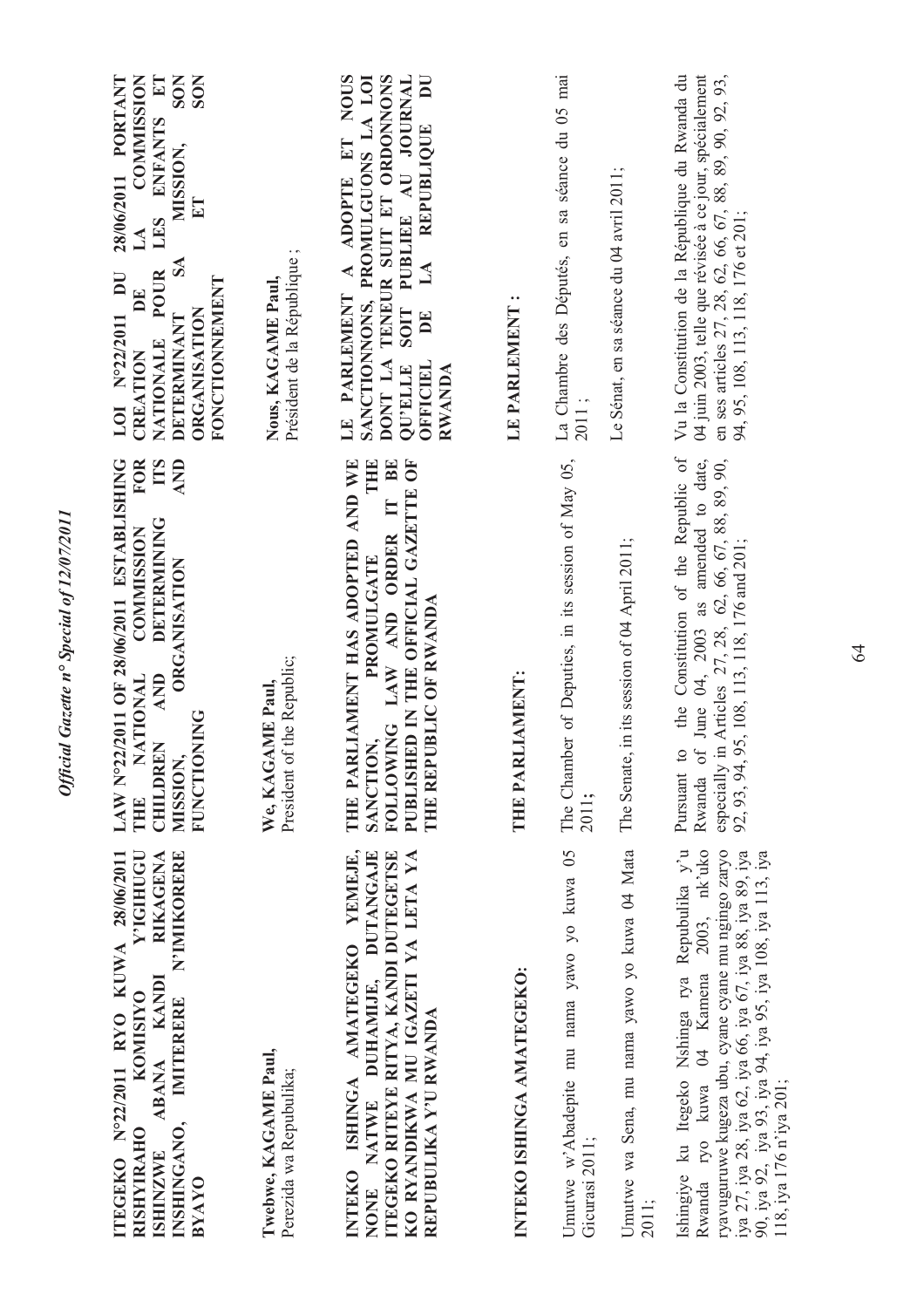| Ishingiye ku Masezerano mpuzamahanga yerekeye<br>uburenganzira bw'umwana yo kuwa 20 Ugushyingo<br>1989 nk'uko yemejwe n' Iteka rya Perezida nº 773/16<br>ryo kuwa 19 Nzeri 1990;                                                                                   | of November 20, 1989, as ratified by the Presidential<br>the Convention on the Rights of the Child<br>Order n° 773/16 of September 19, 1990;<br>Pursuant to                                                                    | Vu la Convention relative aux Droits de l'Enfant du<br>20 novembre 1989, telle que ratifiée par l'Arrêté<br>Présidentiel nº 773/16 du 19 septembre 1990;                                                                             |
|--------------------------------------------------------------------------------------------------------------------------------------------------------------------------------------------------------------------------------------------------------------------|--------------------------------------------------------------------------------------------------------------------------------------------------------------------------------------------------------------------------------|--------------------------------------------------------------------------------------------------------------------------------------------------------------------------------------------------------------------------------------|
| yemejwe n'Iteka rya Perezida no 24/01 ryo kuwa<br>Ishingiye ku masezerano mpuzamahanga yerekeye<br>kurinda abana no gufatanya mu byerekeye ukubera<br>umubyeyi umwana utabyaye mu rwego mpuzamahanga<br>yemerejwe i La Haye ku wa 29/05/1993 nk'uko<br>07/05/2010; | the Presidential Order n° 24/01 of<br>Pursuant to the Convention on the protection of<br>Children and cooperation in respect of intercountry<br>adoption, adopted at The Hague on May 29, 1993 as<br>ratified by<br>07/05/2010 | internationale, adoptée à La Haye le 29 mai 1993,<br>Vu la Convention sur la protection des droits des<br>enfants et la coopération en matière d'adoption<br>telle que ratifiée par l'Arrêté Présidentiel n° 24/01<br>du 07/05/2010; |
| yerekeye<br>uburenganzira n'imibereho myiza by'umwana yo kuwa<br>11 Nyakanga 1990, nk'uko yemejwe n' Iteka rya<br>Perezida nº 11/01 ryo kuwa 30 Gicurasi 2001;<br>Ishingiye ku Masezerano Nyafurika                                                                | Welfare of the Child of July 11, 1990, as ratified by<br>the African Charter on the Rights and<br>ntial Order n° 11/01 of May 30, 2001;<br>Pursuant to<br>the Preside                                                          | Vu la Charte Africaine des Droits et du Bien - Etre<br>de l'Enfant du 11 juillet 1990, telle que ratifiée par<br>l'Arrêté Présidentiel n°11/01 du 30 mai 2001;                                                                       |
| ryerekeye uburenganzira bw'umwana n'uburyo bwo<br>Ishingiye ku Itegeko n° 27/2001 ryo kuwa 28/04/2001<br>kumurinda ihohoterwa.                                                                                                                                     | Pursuant to Law n° 27/2001 of 28/04/2001 relating to<br>rights and protection of the child against violence.                                                                                                                   | les<br>Vu la Loi nº 27/2001 du 28/04/2001 relative aux<br>droits et à la protection de l'enfant contre<br>violences.                                                                                                                 |
| YEMEJE:                                                                                                                                                                                                                                                            | ADOPTS:                                                                                                                                                                                                                        | <b>ADOPTE</b>                                                                                                                                                                                                                        |
| Ingingo ya mbere: Ishyirwaho rya Komisiyo<br>UMUTWE WA MBERE:<br>INGINGO RUSANGE                                                                                                                                                                                   | <b>Article One: Establishment of the Commission</b><br>GENERAL PROVISIONS<br><b>CHAPTER ONE:</b>                                                                                                                               | Article premier: Création de la Commission<br>DISPOSITIONS GENERALES<br><b>CHAPITRE PREMIER:</b>                                                                                                                                     |
| Iri tegeko rishyiraho Komisiyo y'Igihugu Ishinzwe<br>Abana yitwa Komisiyo mu ngingo zikurikira. Rigena<br>kandi inshingano, imiterere n'imikorere byayo.                                                                                                           | establishes the National Commission for<br>Children, hereafter referred as the "Commission". It<br>and<br>organization<br>mission,<br>its<br>also determines<br>functioning<br>This Law                                        | les Enfants, dénommée ci-après<br>La présente loi porte création de la Commission<br>sa<br>détermine également<br>mission, son organisation et son fonctionnement.<br>Elle<br>$\triangleleft$ Commission ».<br>Nationale pour        |

Official Gazette nº Special of 12/07/2011 *Official Gazette n° Special of 12/07/2011*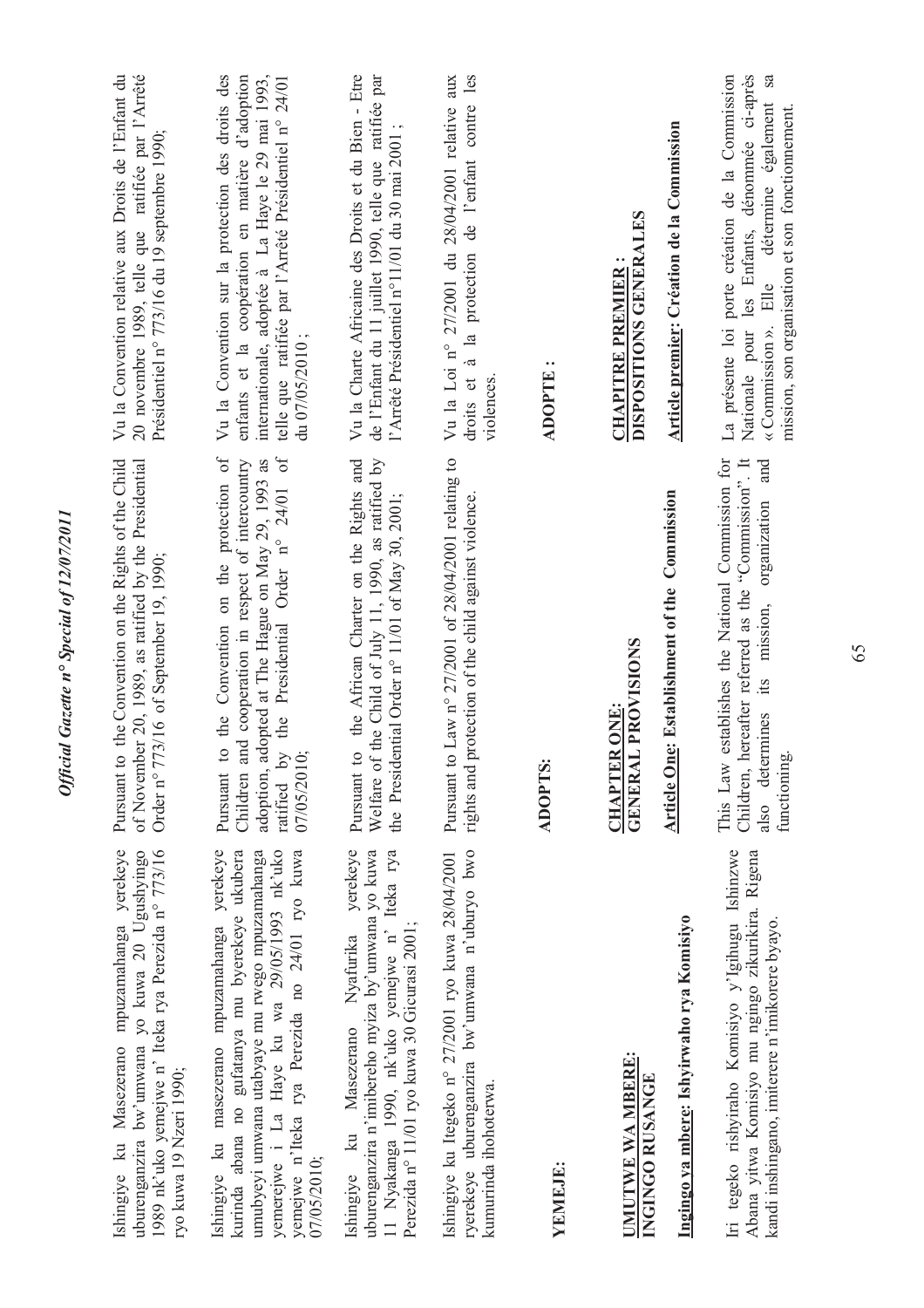| Ingingo ya 2: Icyicaro cya Komisiyo                                                                                                                                                                         | Article 2: Head Office of the Commission                                                                                                                                                                                                        | Article 2: Siège de la Commission                                                                                                                                                                                                          |
|-------------------------------------------------------------------------------------------------------------------------------------------------------------------------------------------------------------|-------------------------------------------------------------------------------------------------------------------------------------------------------------------------------------------------------------------------------------------------|--------------------------------------------------------------------------------------------------------------------------------------------------------------------------------------------------------------------------------------------|
| Icyicaro cya Komisiyo kiri mu Mujyi wa Kigali,<br>Gishobora kwimurirwa ahandi hose mu Rwanda igihe<br>Mukuru wa Repubulika y'u Rwanda.<br>bibaye ngombwa.<br>Umurwa                                         | Office of the Commission is located in<br>Kigali City, the Capital of the Republic of Rwanda. It<br>the Rwandan<br>$\sin$<br>can be transferred elsewhere<br>Territory if considered necessary<br>The Head                                      | Le siège de la Commission est établi dans la Ville de<br>peut, en cas de nécessité, être transféré en tout autre<br>Kigali, la Capitale de la République du Rwanda. Il<br>lieu sur le territoire du Rwanda.                                |
| Komisiyo ishobora gushyiraho amashami, ahandi hose<br>mu gihugu igihe bibaye ngombwa, byemejwe n'Iteka<br>rya Minisitiri w'Intebe.                                                                          | The Commission may establish branches in any place<br>in the country if considered necessary and upon<br>approval by a Prime Minister's Order.                                                                                                  | La Commission peut en cas de nécessité, établir des<br>branches en tout autre lieu du territoire national sur<br>approbation par Arrêté du Premier Ministre.                                                                               |
| Ingingo ya 3: Ubwigenge n'ubwisanzure<br>bwa Komisiyo                                                                                                                                                       | Article 3: Autonomy of the Commission                                                                                                                                                                                                           | Article 3: Autonomie de la Commission                                                                                                                                                                                                      |
| mu<br>y'umutungo n'imari<br>n'ubwisanzure<br>ndetse no mu micungire y'abakoz<br>miyoborere no mu micungire<br>ubwigenge<br>ifite<br>Komisiyo                                                                | in the<br>resource<br>autonomy<br>human<br>enjoy<br>and<br>financial<br>The Commission shall<br>administrative,<br>management.                                                                                                                  | La Commission est dotée de l'autonomie dans la<br>gestion administrative, financière et dans la gestion<br>des ressources humaines.                                                                                                        |
| Ingingo ya 4: Urwego rureberera Komisiyo                                                                                                                                                                    | the<br>$\mathfrak{b}$<br>Authority<br>Supervising<br>Commission<br>ना<br>Article                                                                                                                                                                | Article 4: Autorité de tutelle de la Commission                                                                                                                                                                                            |
| Komisiyo irebererwa na Minisiteri ifite abana mu<br>nshingano zayo.                                                                                                                                         | The Commission shall be supervised by the Ministry<br>in charge of children.                                                                                                                                                                    | La Commission est placée sous tutelle du Ministère<br>ayant les enfants dans ses attributions.                                                                                                                                             |
| Hagati y'iyo Minisiteri n'Inama y'Abakomiseri hakorwa<br>ububasha, uburenganzira n'inshingano za buri ruhande<br>amasezerano yerekeye gahunda y'ibikorwa agaragaza<br>ku kugeza Komisiyo ku nshingano zayo. | There shall be signed between the Ministry and the<br>Commissioners, a performance contract<br>competence, rights and obligations of each<br>e Commission to achieve its mission.<br>party for th<br>indicating<br>Board of                     | déterminant les pouvoirs, les droits et les devoirs de<br>chaque partie pour permettre à la Commission de<br>Il est signé entre ce Ministère et le Conseil des<br>performance<br>de<br>contrat<br>Commissaires, un<br>réaliser sa mission. |
| Ayo masezerano amara igihe kingana na manda<br>na Perezida w'Inama y'Abakomiseri na Minisitiri ufite<br>y'abagize Inama y'Abakomiseri, ashyirwaho umukono<br>abana mu nshingano ze                          | Such a contract shall be valid for a period equal to the<br>term of office of the members of the Board of<br>Commissioners and shall be signed by the<br>Chairperson of the Board of Commissioners and the<br>charge of children<br>Minister in | conjointement signé par le Président du Conseil des<br>Ce contrat est valide pour une durée égale au mandat<br>des membres du Conseil des Commissaires, et est<br>Commissaires et le Ministre ayant les enfants dans<br>ses attributions.  |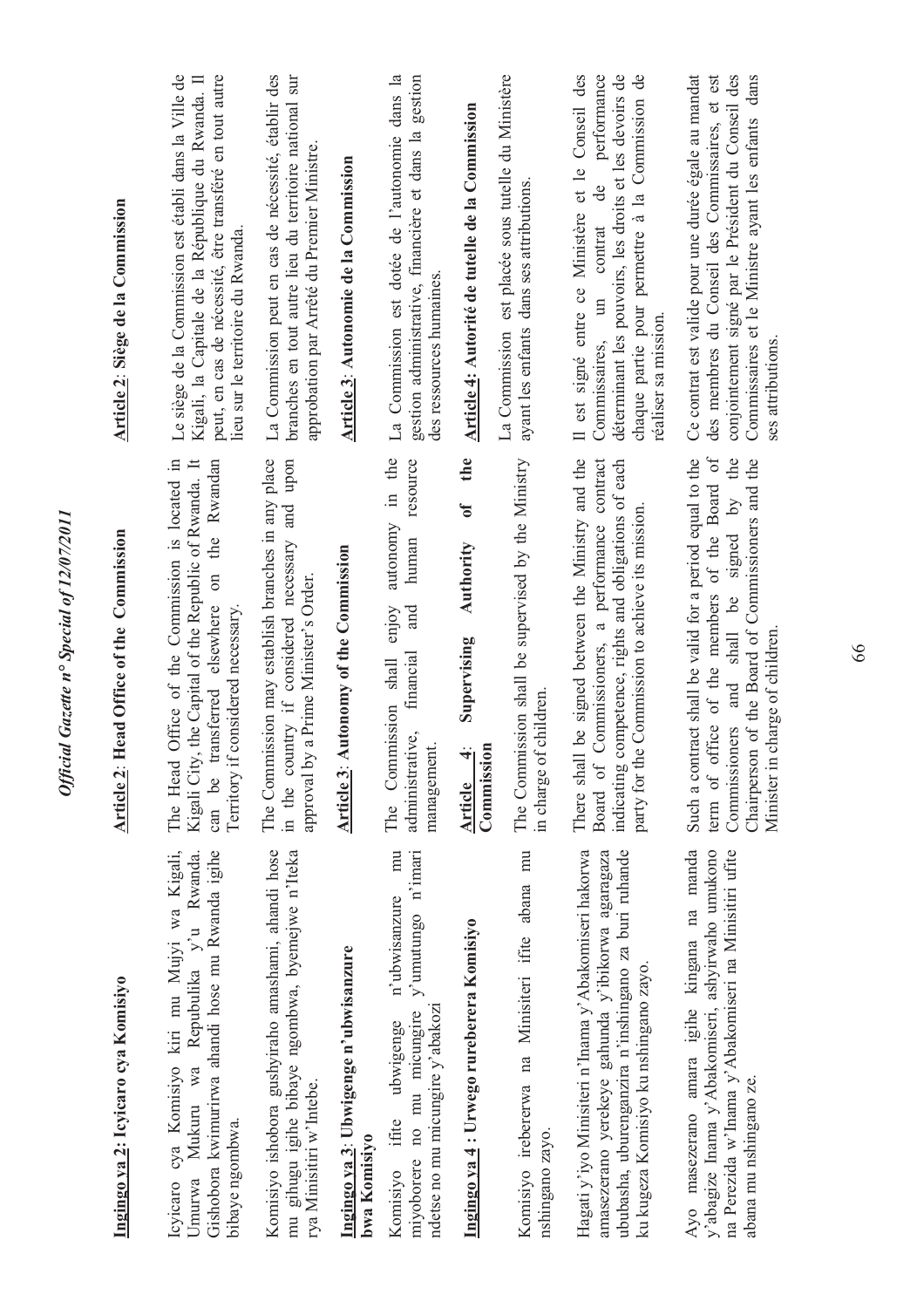| Article 5: Contenu du contrat de performance                            | Le contrat de performance visé à l'article 4 de la<br>présente loi doit préciser les points suivants :   | des<br>Commissaires; du Secrétariat Exécutif et de<br>Commission, sa valeur et les modalités de<br>les résultats attendus de la Commission;<br>Conseil<br>tous les services de la Commission;<br>la provenance du patrimoine de la<br>$\ddot{a}$<br>son audit permanent.<br>attributions<br>les<br>$3^\circ$<br>$\overset{\circ}{\phantom{0}}$<br>$\overline{C}$<br>$\sigma f$ | les<br>ayant<br>Ministre<br>Attributions du<br>enfants dans ses attributions<br>Article 6: | En ce qui concerne la Commission, les attributions<br>attributions<br>dans ses<br>du Ministre ayant les enfants<br>sont les suivantes : | de<br>ಕೆ<br>nationale pour la protection<br>au Gouvernement le projet<br>soumettre<br>politique<br>l'enfant;<br>$\overset{\circ}{\phantom{0}}$<br>draft | l'avant-projet<br>soumettre au Gouvernement<br>du budget de la Commission;<br>$\overline{2}^{\circ}$<br>draft | signature des<br>accords internationaux relatifs à la protection<br>représenter l'Etat lors de la<br>de l'enfant;<br>$3^{\circ}$          | évaluer les activités et les performances de la<br>Commission;<br>$\frac{1}{4}$      |
|-------------------------------------------------------------------------|----------------------------------------------------------------------------------------------------------|--------------------------------------------------------------------------------------------------------------------------------------------------------------------------------------------------------------------------------------------------------------------------------------------------------------------------------------------------------------------------------|--------------------------------------------------------------------------------------------|-----------------------------------------------------------------------------------------------------------------------------------------|---------------------------------------------------------------------------------------------------------------------------------------------------------|---------------------------------------------------------------------------------------------------------------|-------------------------------------------------------------------------------------------------------------------------------------------|--------------------------------------------------------------------------------------|
| Contents of the performance contract<br><b>Article 5:</b>               | The contract mentioned in article 4 of this law shall<br>clearly indicate the following:                 | Secretariat<br>the source of the property of the Commission,<br>value and the permanent audit procedures.<br>and of all other organs of the Commission;<br>Board<br>Commissioners, the Executive<br>the<br>Commission's expected results;<br>$\sigma$ f<br>responsibilities<br>the<br>its<br>$3^{\circ}$<br>$\overset{\circ}{\sim}$<br>$\frac{0}{1}$                           | Article 6: Responsibilities of the Minister in charge<br>of children                       | relating to the Commission, the Minister in<br>charge of children is responsible for the following<br>In matters                        | the<br>national policy on child protection;<br>submitting to the Government<br>$\overset{\circ}{\phantom{}}$                                            | to the Government the<br>budget proposal of the Commission;<br>submitting<br>$\overline{C}$                   | representing the State in signing international<br>protocols relating to the child protection;<br>$3^{\circ}$                             | evaluating the activities and the performance<br>of the Commission;<br>$\frac{1}{4}$ |
| yerekeye<br>Ingingo ya 5: Ibikubiye mu masezerano<br>gahunda y'ibikorwa | Mu byo amasezerano avugwa mu ngingo ya 4 y'iri<br>tegeko agomba guteganya mu buryo bwumvikana<br>harimo: | y'Abakomiseri,<br>Nshingwabikorwa<br>aho umutungo wa Komisiyo ukomoka, ingano<br>yawo n'uburyo buhoraho bwo kuwugenzura.<br>n'iz'inzego zose z'imirimo ya Komisiyo;<br>ibigomba kugerwaho na Komisiyo;<br>z'Inama<br>iz'Ubunyamabanga<br>inshingano<br>$\overline{C}$<br>$3^\circ$<br>$\frac{1}{1}$                                                                            | Ingingo ya 6 : Inshingano za Minisitiri ufite<br>abana mu nshingano ze                     | mu<br>Ku birebana na Komisiyo, Minisitiri ufite abana<br>nshingano ze, akora ibi bikurikira:                                            | gushyikiriza Guverinoma umushinga wa politiki<br>yo kurengera umwana;                                                                                   | gushyikiriza Guverinoma imbanzirizamushinga<br>y'ingengo y'imari ya Komisiyo;<br>$2^{\circ}$                  | guhagararira Leta mu ishyirwaho ry'umukono<br>$\overline{n}$<br>arebana<br>ku masezerano mpuzamahanga<br>kurengera umwana;<br>$3^{\circ}$ | gusuzuma ibikorwa n'imikorere bya Komisiyo;<br>$\frac{1}{4}$                         |

*Official Gazette n° Special of 12/07/2011*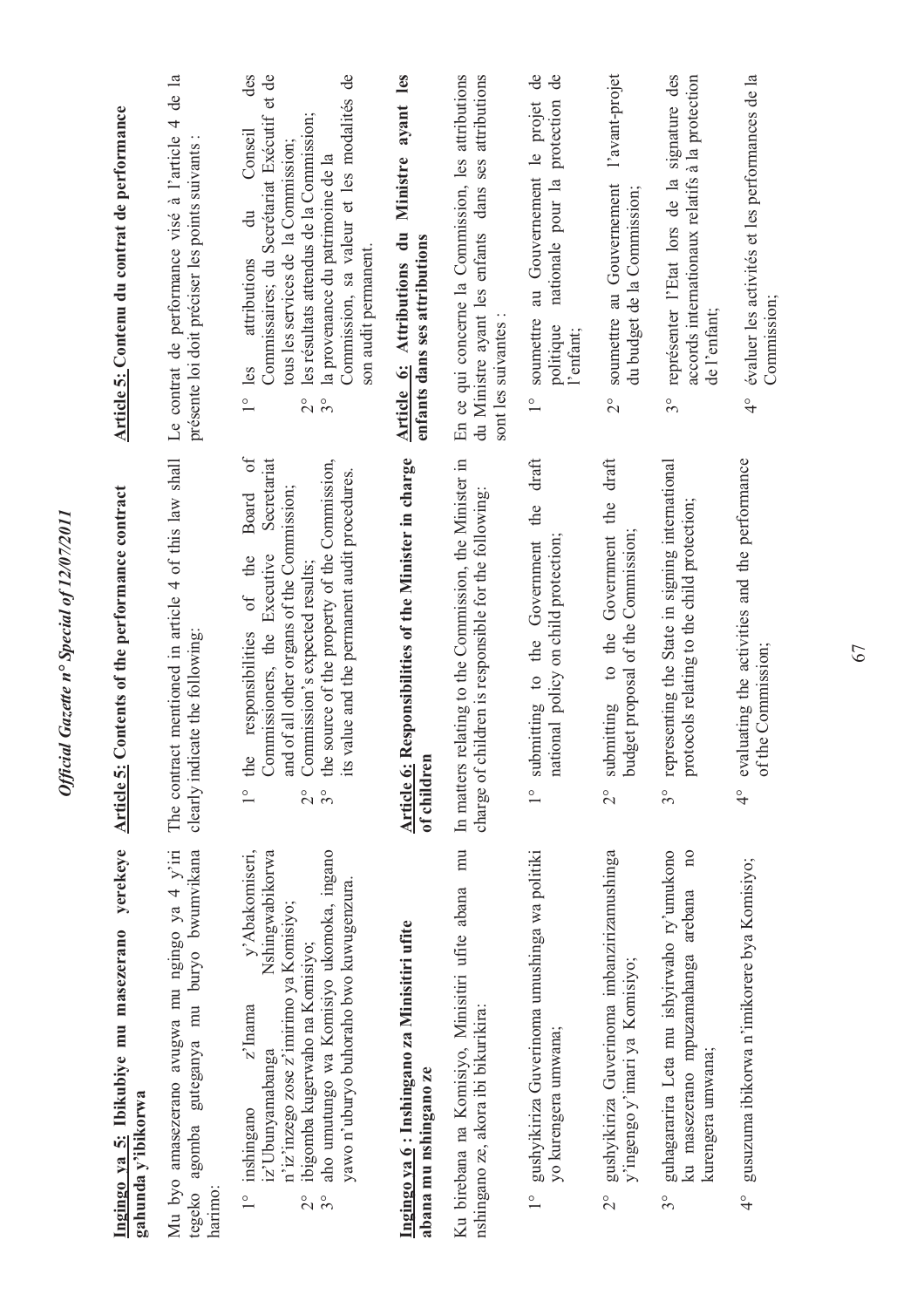| guhagararira<br>Gihugu;<br>$5^{\circ}$                             | bw'i<br>$\mathbf{y}'$ Inama<br>y' Abaminisitiri, mu Nteko Ishinga Amategeko<br>no mu zindi nzego nkuru z'ubuyobozi<br>imbere<br>Komisiyo                     | before the<br>other<br>well as<br>representing the Commission<br>Cabinet, the Parliament as<br>higher State organs;<br>5°                                                                        | des Ministres, le Parlement et les autres<br>représenter la Commission devant le Conseil<br>hautes instances de l'Etat;<br>$\mathcal{S}^{\circ}$                                                                              |
|--------------------------------------------------------------------|--------------------------------------------------------------------------------------------------------------------------------------------------------------|--------------------------------------------------------------------------------------------------------------------------------------------------------------------------------------------------|-------------------------------------------------------------------------------------------------------------------------------------------------------------------------------------------------------------------------------|
| $\delta^{\circ}$                                                   | gufasha Komisiyo gushaka amikoro;                                                                                                                            | in resource<br>Commission<br>assisting the<br>mobilization;<br>$6^\circ$                                                                                                                         | assister la Commission dans la mobilisation<br>des ressources;<br>$\delta^{\circ}$                                                                                                                                            |
| rw'ubuyobozi na tekiniki.<br>ibikorwa bya<br>$7^{\circ}$           | gukora ibindi byose byerekeye gukurikirana<br>rwego<br>mu<br>Komisiyo                                                                                        | 7° performing any other assignments in relation<br>to monitoring of administrative and technical<br>operations of the Commission.                                                                | faire toute autre tâche relative au suivi des<br>activités administratives et techniques de la<br>Commission.<br>$7^{\circ}$                                                                                                  |
| <b>UMUTWE WA II: INSHINGANO</b><br>N'INZEGO ZA KOMISIYO            |                                                                                                                                                              | CHAPITRE II: MISSION AND ORGANS OF<br>THE COMMISSION                                                                                                                                             | CHAPTER II : MISSION ET ORGANES DE LA<br><b>COMMISSION</b>                                                                                                                                                                    |
| Icyiciro cya mbere: Inshingano za<br>Komisiyo                      |                                                                                                                                                              | Section one: Mission of the Commission                                                                                                                                                           | Section première : Mission de la<br>Commission                                                                                                                                                                                |
| Ingingo ya 7: Inshingano za Komisiyo                               |                                                                                                                                                              | Article 7: Mission of the Commission                                                                                                                                                             | Article 7: Mission de la Commission                                                                                                                                                                                           |
| Inshingano za Komisiyo ni izi zikurikira:                          |                                                                                                                                                              | The Commission shall have the following mission:                                                                                                                                                 | La Commission a pour mission:                                                                                                                                                                                                 |
| imbere<br>guteza<br>$\frac{1}{1}$                                  | uburere<br>bw'umwana ubereye igihugu kandi ugikunda;<br>gukurikirana<br>10 <sub>o</sub>                                                                      | 1° to promote and ensure child education that<br>enables the child to be a worthy and patriotic<br>citizen;                                                                                      | permettant à l'enfant d'être un citoyen digne<br>promouvoir et assurer le suivi de l'éducation<br>et patriotique;<br>$\frac{1}{1}$                                                                                            |
| uburenganzira bw'umwana;<br>$\frac{1}{2}$                          | gushyiraho uburyo bw'ubufatanye n'ihuzabikorwa<br>ku rwego rw'igihugu hagamijwe kwimakaza                                                                    | and<br>coordination framework aimed at promoting a<br>partnership<br>national<br>$\approx$<br>child's rights<br>develop<br>$\overline{c}$<br>$\overline{C}$                                      | développer un cadre national de partenariat<br>et de coordination visant la promotion des<br>droits de l'enfant;<br>$\overset{\circ}{\sim}$                                                                                   |
| umubyeyi umwana utabyaye;<br>rushinzwe<br>kurangiza<br>$3^{\circ}$ | rw'Igihugu<br>gushyira mu bikorwa amasezerano<br>mpuzamahanga y'i La Haye yerekeye kurinda<br>abana no gufatanya mu byerekeye ukubera<br>inshingano z'Urwego | to serve as a Central Authority in charge of<br>implementing the Hague Convention on the<br>$\equiv$<br>protection of Children and cooperation<br>respect of intercountry adoption;<br>$3^\circ$ | Centrale chargée<br>de la mise en œuvre de la Convention de La<br>Haye sur la protection les droits des enfants<br>d'adoption<br>et la coopération en matière<br>assurer le rôle d'Autorité<br>internationale;<br>$3^{\circ}$ |
| $\frac{1}{4}$                                                      | kugira uruhare mu itegurwa rya politiki yo<br>kurengera umwana no gukurikirana ko umwana                                                                     | 4° to participate in the development of child<br>follow up to ensure<br>and<br>protection policy                                                                                                 | politique<br>nationale de protection de l'enfant et faire le<br>participer à l'élaboration de la<br>$\frac{1}{4}$                                                                                                             |

*Official Gazette n° Special of 12/07/2011*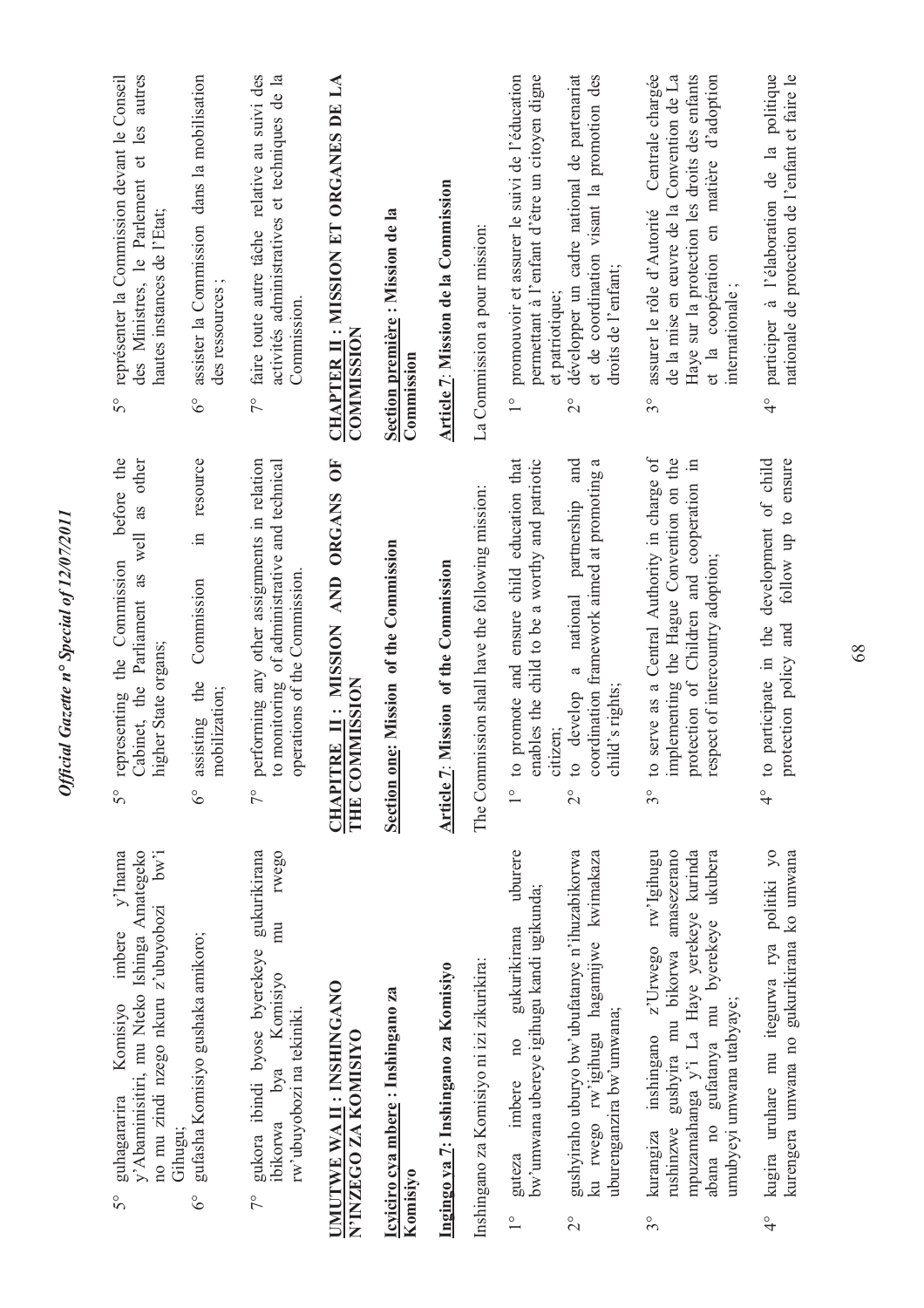|                  | mu<br>igenamigambi no mu itegurwa ry'ingengo y'imari<br>z'igihugu,<br>zindi politiki<br>vitabwaho mu<br>mu nzego zose;                                                                                                            | Ξ.<br>$\sharp$<br>national policies, planning and budgeting<br>mainstreamed<br>dimension is<br>all levels<br>"child"                                                                                                                                                                                                                        | « enfant » dans les politiques nationales, la<br>planification et la budgétisation à tous les<br>dimension<br>$\mathbf{a}$<br>de<br>suivi de l'intégration                                                                                                                                                                          |
|------------------|-----------------------------------------------------------------------------------------------------------------------------------------------------------------------------------------------------------------------------------|---------------------------------------------------------------------------------------------------------------------------------------------------------------------------------------------------------------------------------------------------------------------------------------------------------------------------------------------|-------------------------------------------------------------------------------------------------------------------------------------------------------------------------------------------------------------------------------------------------------------------------------------------------------------------------------------|
| $5^{\circ}$      | gushyiraho uburyo rusange bwo gukurikirana no<br>cyane cyane abana bakeneye kurindwa byihariye<br>raporo<br>kugenzura ibikorwa byose bikorerwa umwana<br>na<br>hashingiwe ku ikusanyamibare<br>z'abafatanyabikorwa ku nzego zose; | and<br>favor of the child especially children with<br>data<br>evaluation framework for all interventions in<br>$\equiv$<br>$\overline{S}$<br>$\mathfrak{a}$<br>common monitoring<br>special protection needs, based on<br>system<br>collection and reporting<br>stakeholders at all levels;<br>$\mathfrak{a}$<br>establish<br>$\circ$<br>5° | de l'enfant, particulièrement les enfants<br>ayant les besoins de protection particulière,<br>sur base d'un système de collecte de données<br>d'évaluation pour toutes les actions en faveur<br>et de reportage par tous les intervenants<br>suivi<br>de<br>établir un cadre commun<br>tous les niveaux;<br>niveaux;<br>$5^{\circ}$ |
| $\delta^{\circ}$ | gushyira umwana ufashwe nabi mu muryango<br>yarererwa akabona uburere<br>ahandi<br>cyangwa<br>bwiza;                                                                                                                              | to integrate an ill-treated child in a family or<br>any place where he/she can receive good<br>education;<br>$6^\circ$                                                                                                                                                                                                                      | intégrer un enfant mal traité dans une famille<br>ou un autre lieu où il peut bénéficier d'une<br>bonne éducation;<br>$6^\circ$                                                                                                                                                                                                     |
| $\sqrt{2}$       | amakuru<br>ajyanye no guteza imbere ibikorwa ntangarugero<br>n'ubushakashatsi mu rwego rw'uburenganzira<br>gusakaza<br>gusesengura,<br>bw'umwana;<br>gukusanya,                                                                   | collect, analyze, disseminate information<br>relating to promotion of best practices and<br>research in the field of the child's rights;<br>$\mathfrak{S}$<br>$\frac{1}{2}$                                                                                                                                                                 | visant la promotion de bonnes pratiques et la<br>recherche dans le domaine des droits de<br>collecter, analyser, diffuser les informations<br>l'enfant;<br>$\frac{1}{2}$                                                                                                                                                            |
| $8^{\circ}$      | kugaragaza icyuho no gutanga ibitekerezo ku<br>bikeneye guhinduka mu rwego rw'amategeko mu<br>byerekeye kurengera no guteza imbere umwana;                                                                                        | identify gaps in different laws and propose<br>amendments thereto with the view to ensure<br>protection and promotion of the child;<br>$\mathbf{c}$<br>$8^{\circ}$                                                                                                                                                                          | identifier les lacunes dans les différentes lois<br>et proposer des modifications à faire en vue<br>d'assurer la protection et la promotion de<br>l'enfant;<br>$8^{\circ}$                                                                                                                                                          |
| $\delta$         | gukusanya no gusesengura ibitekerezo n'ibyifuzo<br>byatanzwe n'abana ku nzego zose no gukurikirana<br>ko byitabwaho mu itegurwa n'ishyirwa mu<br>gahunda zireba<br>bikorwa bya za politiki na<br>umwana;                          | ggestions made at all levels and ensure that<br>they are mainstreamed in the development<br>collect and analyze children's views and<br>and implementation of policies and programs<br>favor of the child;<br>$\mathfrak{S}$<br>$\overline{\mathbf{s}}$<br>크.<br>$\overline{9}^{\circ}$                                                     | les niveaux et s'assurer qu'elles sont prises<br>en considération dans l'élaboration et la mise<br>suggestions formulées par les enfants à tous<br>en œuvre des politiques et programmes en<br>analyser les opinions<br>faveur de l'enfant;<br>et<br>recueillir<br>$\delta$                                                         |
| $10^{\circ}$     | gutegura no gutanga ibitekerezo kuri raporo<br>zerekeye ishyirwa mu bikorwa ry'amasezerano<br>mpuzamahanga yerekeye abana yemejwe burundu                                                                                         | prepare and provide suggestions to the<br>instruments related to children ratified by<br>reports on the implementation of international<br>$10^{\circ}$ to                                                                                                                                                                                  | et donner des suggestions sur les<br>des<br>ceuvre<br>$\mathbb{E}$<br>mise<br>sur la<br>10° élaborer<br>rapports                                                                                                                                                                                                                    |

*Official Gazette n° Special of 12/07/2011*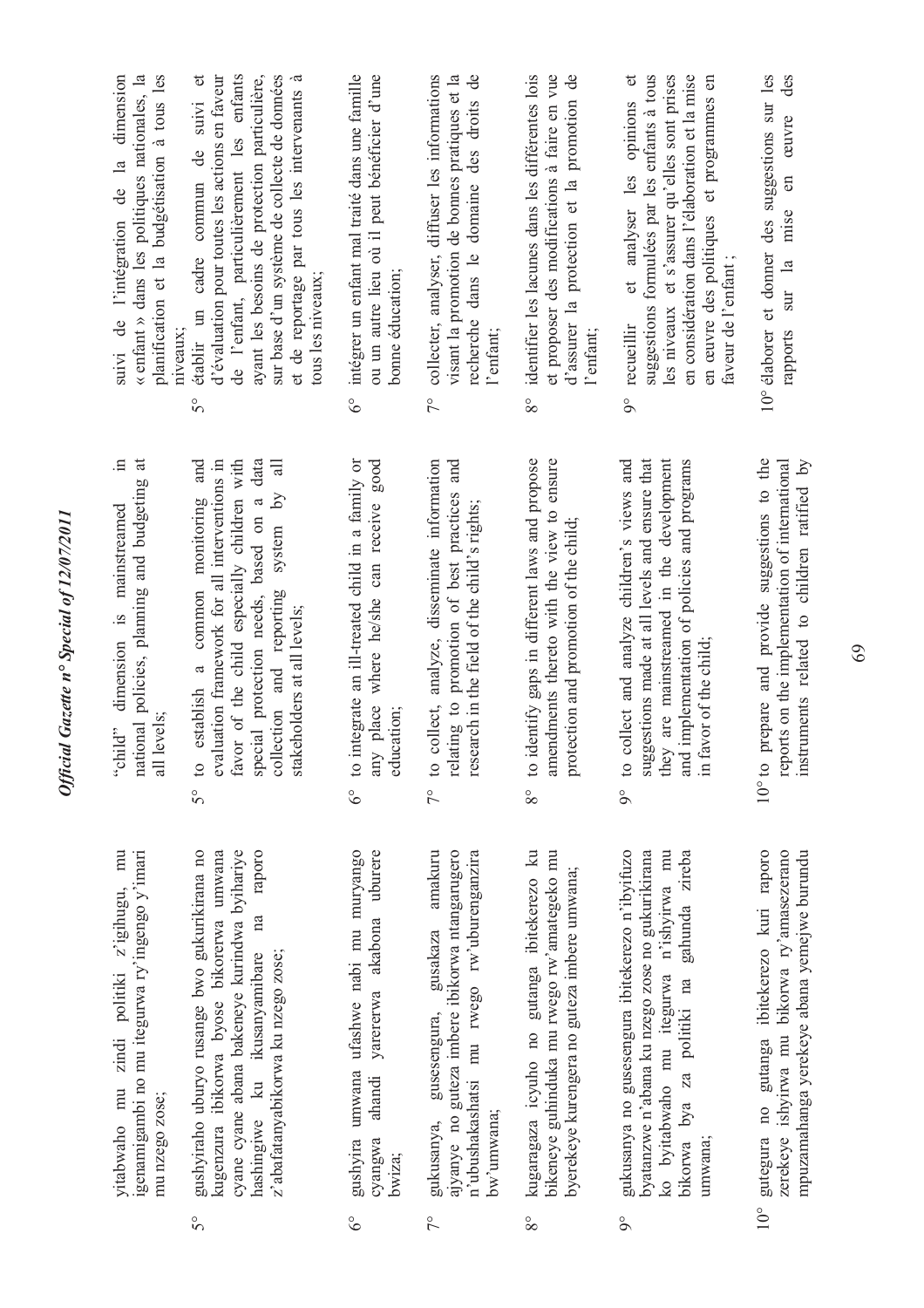| les<br>instruments internationaux concernant<br>enfants ratifiés par le Rwanda; | 11° développer tous les outils de mobilisation<br>sociale sur le bien-être et les droits de<br>l'enfant;                                      | 12° mobiliser les ressources et faire le suivi de<br>leur utilisation;                        | avec les autres<br>ou internationales<br>13° coopérer et collaborer<br>ayant la même mission;<br>institutions régionales                       | 14° mener d'autres activités et toute autre tâche<br>lui confiée nécessaires à la réalisation de sa<br>mission.          | Section 2 : Organes de la Commission          | <b>Article 8: Organes de la Commission</b> | La Commission est dotée des organes suivants :               | 1° le Conseil des Commissaires;<br>2° le Secrétariat Exécutif;<br>3° le Conseil Consultatif.                   | Un Arrêté du Premier Ministre peut déterminer<br>d'autres organes nécessaires pour permettre à la<br>Commission de réaliser sa mission.   |
|---------------------------------------------------------------------------------|-----------------------------------------------------------------------------------------------------------------------------------------------|-----------------------------------------------------------------------------------------------|------------------------------------------------------------------------------------------------------------------------------------------------|--------------------------------------------------------------------------------------------------------------------------|-----------------------------------------------|--------------------------------------------|--------------------------------------------------------------|----------------------------------------------------------------------------------------------------------------|-------------------------------------------------------------------------------------------------------------------------------------------|
| Rwanda;                                                                         | develop any tools that can be used for<br>social mobilization campaign on the welfare<br>and rights of the child;<br>$11^{\circ}$ to          | monitor their<br>and<br>resources<br>mobilize<br>utilization;<br>$12^{\circ}$ to              | ðľ<br>international bodies with similar mission;<br>regional<br>other<br>with<br>13° collaborate                                               | any other assignments in order to achieve its<br>perform any other necessary activities and<br>mission.<br>$14^\circ$ to | Organs of the Commission<br><b>Section 2:</b> | Organs of the Commission<br>Article 8:     | shall comprise of the following<br>The Commission<br>organs: | 1° The Board of Commissioners;<br>2° the Executive Secretariat;<br>3° the Advisory Council.                    | Minister's Order may determine other<br>rgans for the Commission to fulfill its<br>$\overline{\sigma}$<br>A Prime<br>relevant<br>mission. |
| n'u Rwanda;                                                                     | gushyiraho uburyo bwose bwakwifashishwa mu<br>bukangurambaga bugamije kwita ku mibereho<br>myiza n'uburenganzira by'umwana;<br>$\frac{1}{10}$ | gukurikirana<br>$\overline{n}$<br>umutungo<br>imikoreshereze yawo;<br>gushaka<br>$12^{\circ}$ | gushyikirana no gukorana n'izindi nzego zihuje<br>cyangwa<br>karere<br>mu<br>$\overline{20}$<br>mpuzamahanga;<br>inshingano<br>13 <sup>°</sup> | gukora ibindi bikorwa bya ngombwa n'ibindi<br>yasabwa kugira ngo igere ku nshingano zayo.<br>$14^{\circ}$                | Icyiciro cya kabiri: Inzego za Komisiyo       | Ingingo ya 8: Inzego za Komisiyo           | Komisiyo igizwe n'inzego zikurikira :                        | Ubunyamabanga Nshingwabikorwa;<br>Inama y'Abakomiseri;<br>Inama Ngishwanama.<br>$\frac{1}{2}$<br>$\frac{1}{2}$ | Iteka rya Minisitiri w'Intebe rishobora kugena izindi<br>nzego za ngombwa kugira ngo Komisiyo ishobore<br>kurangiza neza inshingano zayo. |

Official Gazette nº Special of 12/07/2011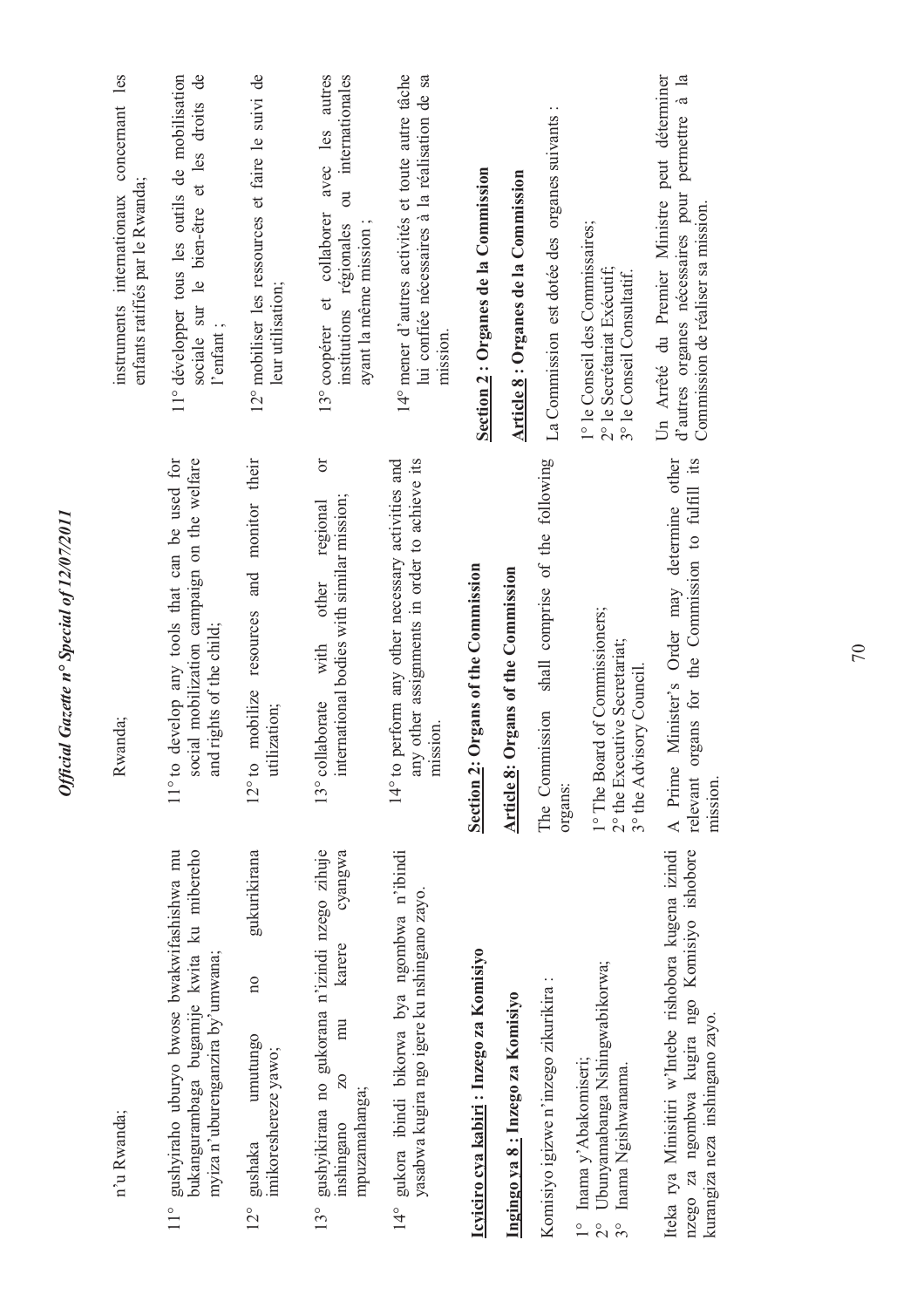| Akiciro ka mbere: Inama y'Abakomiseri                                                                                                                                                                                                       | Sub-section One: Board of Commissioners                                                                                                                                                                                                                                          | Sous-section première: Conseil des<br>Commissaires                                                                                                                                                                                                                                                                                                                |
|---------------------------------------------------------------------------------------------------------------------------------------------------------------------------------------------------------------------------------------------|----------------------------------------------------------------------------------------------------------------------------------------------------------------------------------------------------------------------------------------------------------------------------------|-------------------------------------------------------------------------------------------------------------------------------------------------------------------------------------------------------------------------------------------------------------------------------------------------------------------------------------------------------------------|
| n'ikurwaho<br>Ishyirwaho<br>اخ<br>ry' Abakomiseri<br>va<br>Ingingo                                                                                                                                                                          | ð<br>removal<br>and<br>Appointment<br>Commissioners from office<br>اب<br>Article                                                                                                                                                                                                 | des<br>révocation<br>đ<br>Nomination<br>Commissaires<br>Article 9:                                                                                                                                                                                                                                                                                                |
| Inama y'Abakomiseri barimo Perezida na Visi Perezida<br>rwa Komisiyo. Igizwe<br>ubushishozi n'ubunyangamugayo, bafasha Komisiyo<br>ubumenyi,<br>$(7)$ bazwiho<br>ni rwo rwego rukuru<br>n'Abakomiseri barindwi<br>kugera ku nshingano zayo. | The Board of Commissioners of whom a Chairperson<br>and a Vice-chairperson is the Supreme organ of the<br>who help the Commission to achieve its<br>Commissioners, characterized by skills, wisdom and<br>seven $(7)$<br>Commission. It shall comprise<br>integrity,<br>mission. | intellectuelles, la sagesse et l'intégrité qui permettent<br>$\overline{\mathbf{a}}$<br>capacités<br>Le Conseil des Commissaires dont un Président et un<br>sept (7)<br>$\overline{\mathbf{d}}$<br>est l'organe suprême<br>les<br>composé de<br>à la Commission de réaliser sa mission.<br>réputés avoir<br>est<br>Vice-président<br>Commissaires,<br>Commission. |
| Nibura mirongo itatu ku ijana (30%) by'abagize Inama<br>y'Abakomiseri bagomba kuba ari abagore.                                                                                                                                             | At least thirty per cent (30%) of the Members of the<br>Commissioners must be females<br>Board of                                                                                                                                                                                | Conseil des Commissaires doivent être de sexe<br>Au moins trente pour cent (30%) des membres du<br>féminin.                                                                                                                                                                                                                                                       |
| Abakomiseri bashyirwaho kandi bakavanwaho n'Iteka<br>rya Perezida.                                                                                                                                                                          | Commissioners shall be appointed and removed from<br>office by a Presidential Order.                                                                                                                                                                                             | Les Commissaires sont nommés et démis de leurs<br>fonctions par un Arrêté Présidentiel.                                                                                                                                                                                                                                                                           |
| Kuba umwe mu bagize Inama y'Abakomiseri ntibibuza<br>undi murimo uhemberwa.                                                                                                                                                                 | Being a commissioner shall not be incompatible with<br>other remunerated functions                                                                                                                                                                                               | La fonction de Commissaire n'est pas incompatible<br>avec l'exercice d'autres fonctions rémunérées                                                                                                                                                                                                                                                                |
| Ingingo ya 10: Manda y'Abakomiseri<br>n'ibyo bagenerwa                                                                                                                                                                                      | Article 10: Term of office for Commissioners and<br>their benefits                                                                                                                                                                                                               | Article 10 : Mandat des Commissaires et leurs<br>avantages                                                                                                                                                                                                                                                                                                        |
| Manda y'Abakomiseri ni imyaka ine (4) ishobora<br>Abakomiseri bakora ku buryo budahoraho.<br>kongerwa inshuro imwe gusa.                                                                                                                    | of office of commissioners shall be four (4)<br>ß<br>shall perform their duties on<br>years renewable only once<br>temporary basis.<br>Commissioners<br>The term                                                                                                                 | Les Commissaires s'acquittent de leur mission de<br>quatre (4) ans renouvelable une seule fois<br>Les Commissaires ont un mandat de<br>manière non permanente.                                                                                                                                                                                                    |
| Ibyo Abakomiseri bagenerwa biteganywa n'Iteka rya<br>Perezida wa Repubulika                                                                                                                                                                 | to Commissioners shall be determined by a<br>Presidential Order.<br><b>Benefits</b>                                                                                                                                                                                              | Les avantages accordés aux Commissaires sont<br>déterminés par Arrêté Présidentiel.                                                                                                                                                                                                                                                                               |

Official Gazette nº Special of 12/07/2011 *Official Gazette n° Special of 12/07/2011*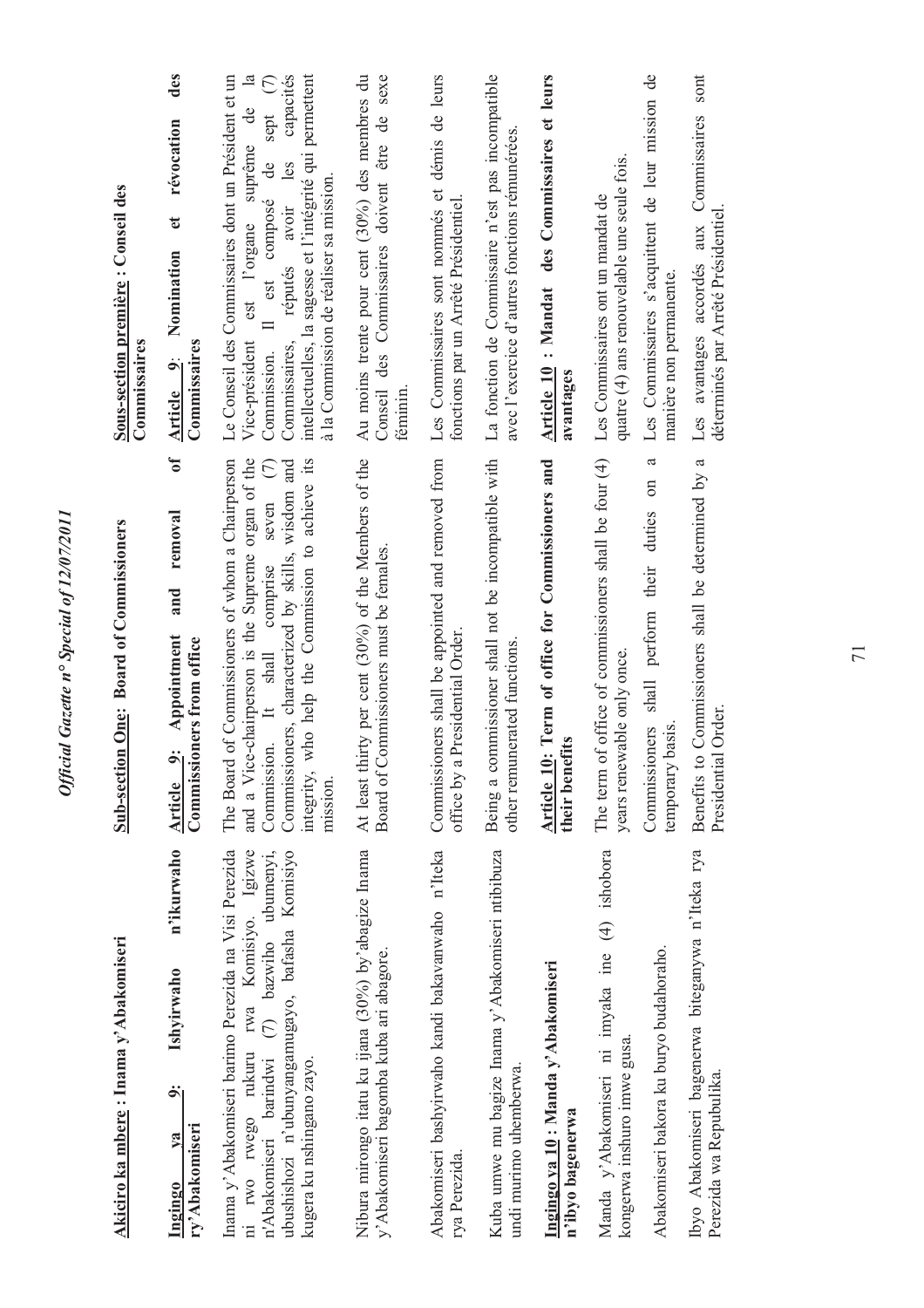|                                        | Ingingo ya 11: Impamvu zituma uri mu<br>Nama y'Abakomiseri ayivamo                                                                                                                            | Reasons for a member of the Board of<br>Commissioners to leave office<br>Article 11:                                                                                                                                                                        | Article 11: Raisons de cessation des fonctions de<br>membre du Conseil des Commissaires                                                                                                                                                            |
|----------------------------------------|-----------------------------------------------------------------------------------------------------------------------------------------------------------------------------------------------|-------------------------------------------------------------------------------------------------------------------------------------------------------------------------------------------------------------------------------------------------------------|----------------------------------------------------------------------------------------------------------------------------------------------------------------------------------------------------------------------------------------------------|
|                                        | Imirimo y'Umukomiseri irangira iyo:                                                                                                                                                           | of a Commissioner shall<br>The duties<br>cease if:                                                                                                                                                                                                          | Les fonctions du Commissaire cessent<br>dans les cas suivants :                                                                                                                                                                                    |
| $\overset{\circ}{\sim}$<br>$3^{\circ}$ | ye kubera<br>ubumuga bw'umubiri cyangwa uburwayi bwo<br>mu mutwe, byemejwe na muganga wemewe na<br>atagishoboye gukora imirimo<br>yeguye akoresheje inyandiko;<br>manda ye irangiye;<br>Leta: | duties due to physical or mental disability<br>he/she is no longer able to perform his/her<br>certified by a recognized medical doctor;<br>his/her term of office expires;<br>he / she resigns in writing;<br>$\frac{1}{2}$<br>$3^{\circ}$<br>$\frac{1}{2}$ | impossibilité de vaquer à ses fonctions suite<br>mentale<br>à une incapacité physique ou<br>constatée par un médecin agréé;<br>démission par notification écrite;<br>expiration du mandat;<br>$\frac{1}{2}$<br>$3^{\circ}$<br>$\frac{1}{\sqrt{2}}$ |
| $\frac{1}{4}$                          | akatiwe burundu igihano cy'igifungo kingana<br>$(6)$ nta<br>cyangwa kirengeje amezi atandatu<br>subikagihano;                                                                                 | he/she is definitively sentenced to a term of<br>imprisonment equal to or exceeding six (6)<br>months without suspension;<br>$\frac{1}{4}$                                                                                                                  | peine<br>d'emprisonnement égale ou supérieure à six<br>une<br>$\dot{\sigma}$<br>condamnation définitive<br>(6) mois sans sursis;<br>$\frac{1}{4}$                                                                                                  |
| $\mathcal{S}^{\circ}$                  | asibye inama inshuro eshatu zikurikirana mu<br>mwaka umwe nta mpamvu zifite ishingiro;                                                                                                        | consecutive times in a year without justified<br>he/she is absent in meetings for three (3)<br>reasons;<br>$\overline{5}^{\circ}$                                                                                                                           | trois (3) absences consécutives dans une<br>année aux réunions sans raisons valables<br>$\mathcal{S}^{\circ}$                                                                                                                                      |
| $6^\circ$                              | abangamiye inyungu za Komisiyo;                                                                                                                                                               | he/she jeopardizes the interests of the<br>Commission;<br>$\delta^{\circ}$                                                                                                                                                                                  | $\mathbf{a}$<br>contre les intérêts de<br>Commission;<br>agissement<br>$\delta^{\circ}$                                                                                                                                                            |
| $7^{\circ}$                            | agaragaje imyitwarire itajyanye n'inshingano<br>ze:                                                                                                                                           | he/she demonstrates behaviors contrary to his<br>/ her responsibilities;<br>$\frac{1}{2}$                                                                                                                                                                   | ses<br>avec<br>incompatible<br>comportement<br>fonctions;<br>$\tilde{7}^{\circ}$                                                                                                                                                                   |
| $8^{\circ}$                            | bigaragaye ko atacyujuje ibyashingiweho<br>ashyirwa mu Nama y'Abakomiseri;                                                                                                                    | $\sigma$ f<br>is clear that he/ she no longer fulfils the<br>appointment in the Board of Commissioners;<br>requirements considered at the time<br>$\vdots$<br>$8^{\circ}$                                                                                   | constat qu'il ne remplit plus les conditions<br>sur base desquelles il avait été nommé<br>membre du Conseil des Commissaires;<br>$8^{\circ}$                                                                                                       |
|                                        | 9° yireze akemera icyaya cya jenoside;                                                                                                                                                        | he/she confesses and pleads guilty of the<br>crime of genocide;<br>$\delta$                                                                                                                                                                                 | aveu et plaidoyer de culpabilité pour crime<br>de génocide ;<br>$\delta$                                                                                                                                                                           |
|                                        | 10° agaragaweho ibimenyetso by'ingengabitekerezo<br>ya jenoside;                                                                                                                              | 10° he /she is characterized by genocide ideology;                                                                                                                                                                                                          | 10° constat qu''il est caractérisé par l'idéologie du<br>génocide;                                                                                                                                                                                 |
|                                        | abana;<br>11° iyo yahamwe n'icyaha cyo guhohotera<br>12° apfuye.                                                                                                                              | 11° he/she has been convicted of the crime of<br>violence against children;<br>12° he/she dies.                                                                                                                                                             | $\overline{d}$ e<br>11° s'il a été reconnu coupable du crime<br>violence contre les enfants;<br>12° décès.                                                                                                                                         |

*Official Gazette n° Special of 12/07/2011* 

Official Gazette nº Special of 12/07/2011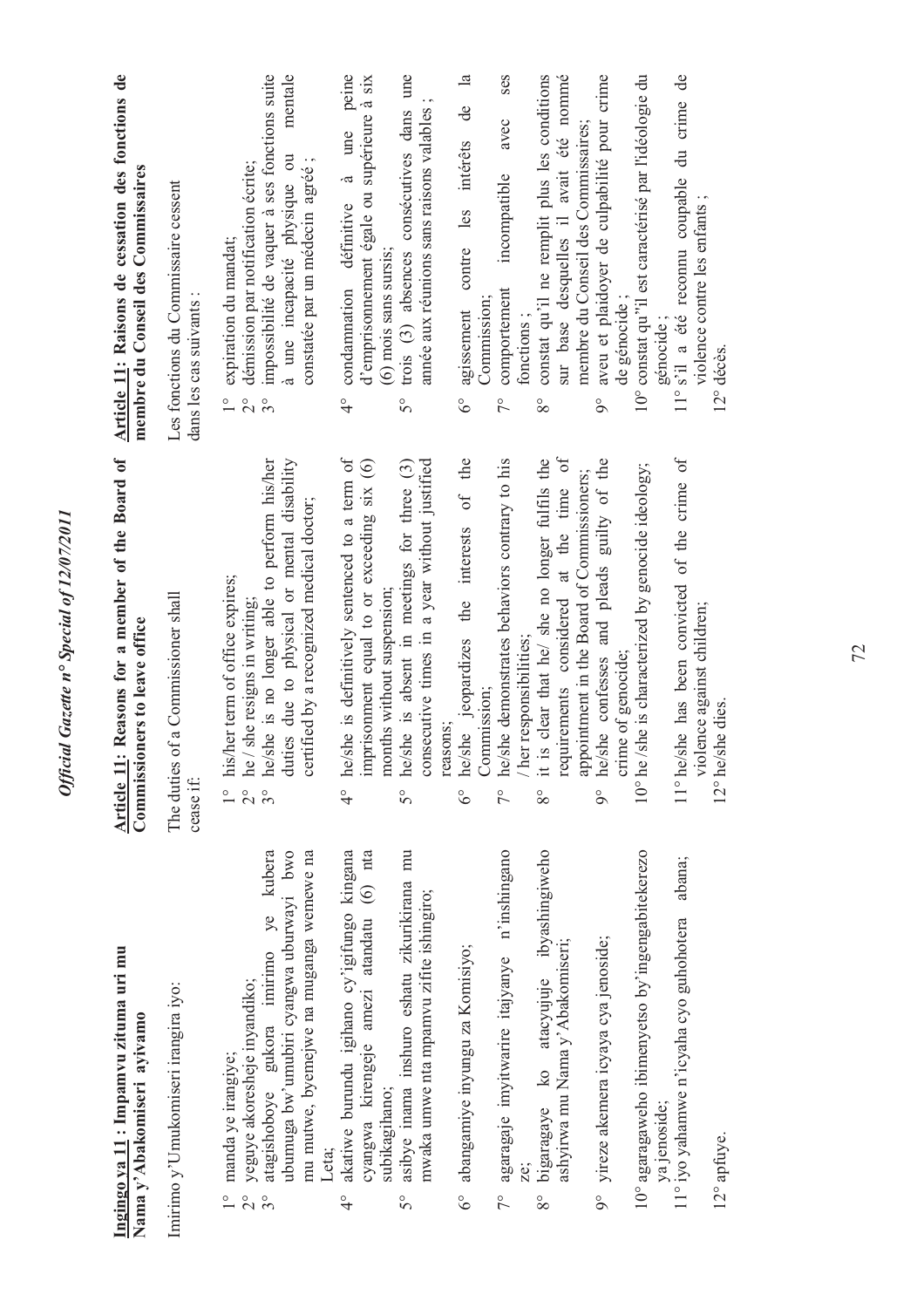| Ingingo ya 12: Isimburwa ry'Umukomiseri                                                                                                                                                 | Replacement of a Commissioner<br><b>Article 12:</b>                                                                                                                                                                                              | Article 12: Remplacement d'un Commissaire                                                                                                                                                                        |
|-----------------------------------------------------------------------------------------------------------------------------------------------------------------------------------------|--------------------------------------------------------------------------------------------------------------------------------------------------------------------------------------------------------------------------------------------------|------------------------------------------------------------------------------------------------------------------------------------------------------------------------------------------------------------------|
| Umukomiseri utakiri mu mirimo ye ku mpamvu<br>zivugwa mu ngingo ya 11 y'iri tegeko asimburwa<br>hakurikijwe uburyo yashyizweho mu gihe kitarenze<br>amezi atatu (3).                    | A Commissioner who is no longer in office due to<br>reasons mentioned in article 11 of this law shall be<br>which he/she was appointed in a period not exceeding<br>accordance with the procedures through<br>three $(3)$ months.<br>replaced in | motifs visés à l'article 11 de la présente loi, est<br>remplacé selon la procédure de sa nomination et ce,<br>Un Commissaire qui cesse ses fonctions suite aux<br>dans un délai ne dépassant pas trois (3) mois. |
| Iyo Umukomiseri avanywe ku mirimo atarangije manda<br>ye, asimburwa mu mwanya we n'undi Mukomiseri<br>akarangiza igice cya manda cyari gisigaye iyo kirengeje<br>amezi atandatu $(6)$ . | If a Commissioner is removed from office before<br>of his/her term of office, he/she shall be<br>another Commissioner to complete the<br>remaining term of office if it exceeds six (6) months.<br>replaced by<br>completion                     | Lorsqu'un Commissaire est démis de ses fonctions<br>nouveau Commissaire qui termine le mandat restant<br>avant la fin de son mandat, il est remplacé par un<br>à courir si celui-ci dépasse six (6) mois.        |
| Akiciro ka 2: Ubunyamabanga Nshingwabikorwa                                                                                                                                             | <b>Sub-section 2: Executive Secretariat</b>                                                                                                                                                                                                      | <b>Sous-section 2: Secrétariat Exécutif</b>                                                                                                                                                                      |
| Ingingo ya 13: Ubunyamabanga Nshingwabikorwa                                                                                                                                            | <b>Executive Secretariat</b><br><b>Article 13:</b>                                                                                                                                                                                               | <b>Article 13: Secrétariat Exécutif</b>                                                                                                                                                                          |
| Nshingwabikorwa<br>Nshingwabikorwa<br>ushyirwaho n'Iteka rya Minisitiri w'Intebe.<br>Komisiyo ifite Ubunyamabanga<br>n'Umunyamabanga<br>buyoborwa                                       | The Commission has an Executive Secretariat. It is<br>$\mathfrak{a}$<br>the Executive Secretary appointed by<br>Prime Minister's Order.<br>headed by                                                                                             | La Commission est dotée d'un Secrétariat Exécutif<br>dirigé par un Secrétaire Exécutif nommé par Arrêté<br>du Premier Ministre.                                                                                  |
| Akiciro ka 3 : Inama Ngishwanama                                                                                                                                                        | <b>Sub-section 3: Advisory Council</b>                                                                                                                                                                                                           | <b>Sous-section 3 : Conseil Consultatif</b>                                                                                                                                                                      |
| Ingingo ya 14 : Inama Ngishwanama                                                                                                                                                       | <b>Advisory Council</b><br>Article 14:                                                                                                                                                                                                           | Article 14 : Conseil Consultatif                                                                                                                                                                                 |
| Inama Ngishwanama ni urwego rw'lgihugu rushinzwe<br>gutanga inama ku murongo ngenderwaho wa Komisiyo.                                                                                   | The Advisory Council is a national organ in charge of<br>the guidelines of the Commission.<br>advising on                                                                                                                                        | Le Conseil Consultatif est l'organe national chargé<br>$\mathbf{a}$<br>ප්<br>sur les lignes directrices<br>conseiller<br>Commission.<br>de                                                                       |
| Iteka rya Perezida rigena abagize Inama Ngishwanama.                                                                                                                                    | A Presidential Order shall determine the composition<br>of the Advisory Council                                                                                                                                                                  | Un Arrêté Présidentiel détermine la composition du<br>Conseil Consultatif.                                                                                                                                       |
|                                                                                                                                                                                         |                                                                                                                                                                                                                                                  |                                                                                                                                                                                                                  |

*Official Gazette n° Special of 12/07/2011*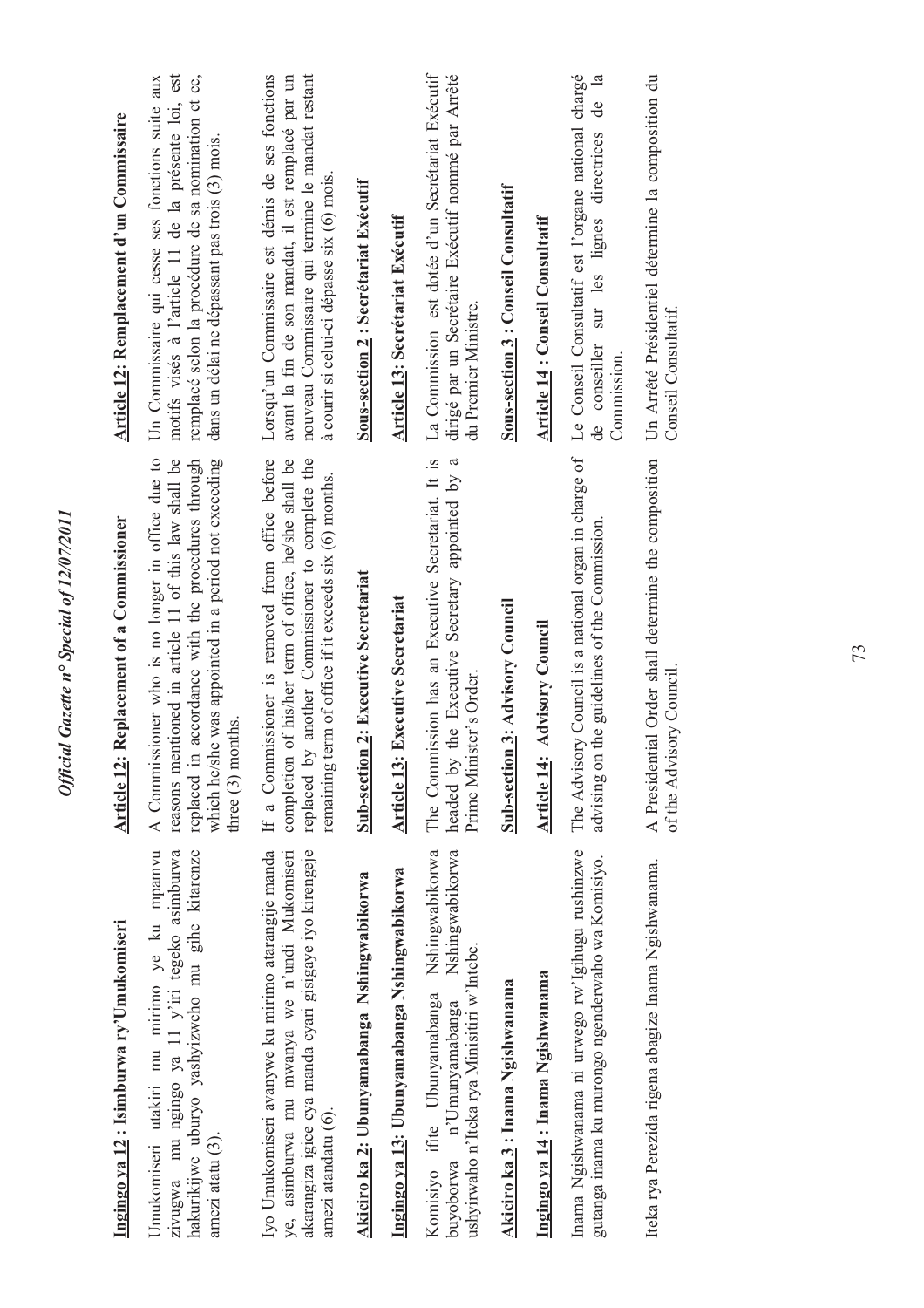Official Gazette nº Special of 12/07/2011 *Official Gazette n° Special of 12/07/2011*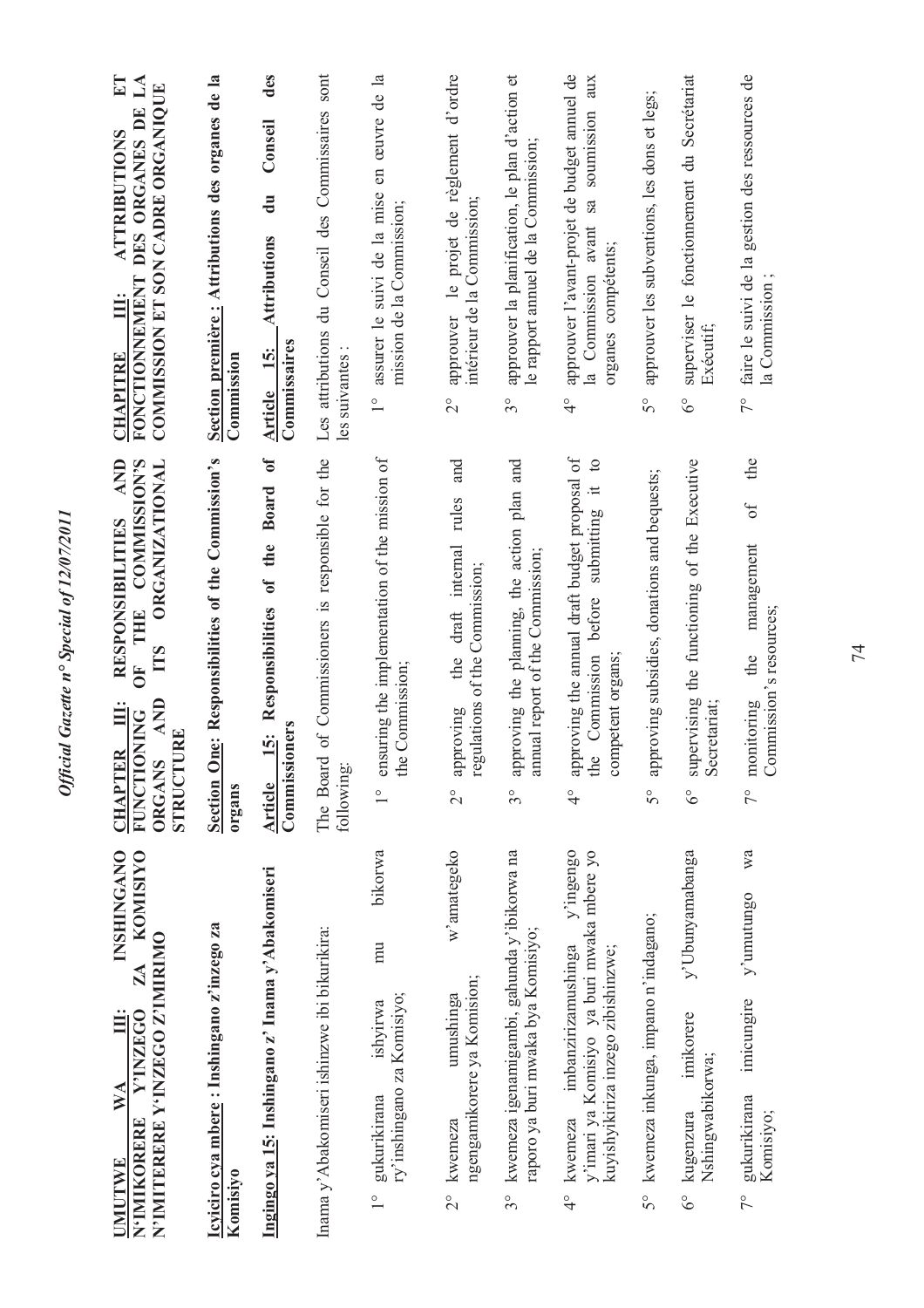| soumettre chaque année le rapport d'activités<br>et le plan d'action de la Commission au<br>ses<br>au<br>copie<br>dans<br>et réserver une<br>Ministre ayant les enfants<br>attributions<br>Parlement;<br>$8^{\circ}$ | pied des commissions ad hoc<br>questions<br>des<br>d'examiner<br>mettre sur<br>spécifiques<br>chargées<br>$\delta$ | Article 16: Incompatibilités avec la fonction de<br>membre du Conseil des Commissaires | des<br>sont<br>actionnaires d'exercer toute activité rémunérée au<br>aux<br>est interdit aux membres du Conseil<br>soumissionner<br>et aux sociétés dont ils<br>$\overline{\text{ou}}$<br>Commission<br>marchés de la Commission.<br>Commissaires<br>sein de la<br>$\equiv$ | Article 17: Attributions du Secrétaire<br>Exécutif                      | Le Secrétaire exécutif est principalement chargé de:                                  | des<br>activités quotidiennes de la Commission;<br>assurer la gestion et la coordination<br>$\overset{\circ}{\phantom{0}}$ | mettre en œuvre les décisions prises par le<br>$\mathbf{a}$<br>de<br>représenter légalement la Commission;<br>patrimoine<br>Conseil des Commissaires;<br>gérer le budget et le<br>Commission;<br>$\frac{1}{2}$<br>$3^{\circ}$<br>$\frac{1}{4}$ | Commissaires<br>l'avant-projet de budget de la Commission;<br>des<br>soumettre au Conseil<br>50                   |
|----------------------------------------------------------------------------------------------------------------------------------------------------------------------------------------------------------------------|--------------------------------------------------------------------------------------------------------------------|----------------------------------------------------------------------------------------|-----------------------------------------------------------------------------------------------------------------------------------------------------------------------------------------------------------------------------------------------------------------------------|-------------------------------------------------------------------------|---------------------------------------------------------------------------------------|----------------------------------------------------------------------------------------------------------------------------|------------------------------------------------------------------------------------------------------------------------------------------------------------------------------------------------------------------------------------------------|-------------------------------------------------------------------------------------------------------------------|
| submitting on an annual basis, the Commission's activity report and action plan<br>to the Minister in charge of children, with a<br>copy to the Parliament;<br>$8^{\circ}$                                           | putting in place ad hoc committees in charge<br>of reviewing specific issues<br>$9^\circ$                          | Article 16: Incompatibilities with membership of<br>the Board of Commissioners         | The members of the Board of Commissioners or<br>companies in which they have shares are not allowed<br>to perform any remunerated work in the Commission<br>or to compete in Commission's tenders.                                                                          | Executive<br>[7: Responsibilities of the<br>Secretary<br><b>Article</b> | have the<br>shall mainly<br>Secretary<br>following responsibilities:<br>The Executive | manage and coordinate the daily activities<br>the Commission;<br>ъ<br>$1^\circ$ to                                         | implement the decisions of the Board of<br>to manage the budget and the property of the<br>to legally represent the Commission;<br>Commissioners<br>Commission;<br>$\circ$<br>$\frac{1}{2}$<br>30<br>$\frac{1}{4}$                             | submit the Commission's budget proposal<br>Commissioners;<br>the Board of<br>$\circ$<br>$\mathfrak{c}$<br>50      |
| mu nshingano ze porogaramu na raporo<br>abana<br>z'ibikorwa bya Komisiyo, ikagenera kopi Inteko<br>gushyikiriza buri mwaka Minisitiri ufite<br>Ishinga Amategeko;<br>$8^{\circ}$                                     | gushyiraho Komite zidahoraho zishinzwe kwiga<br>ibibazo byihariye.<br>$\delta$                                     | Ingingo ya 16: Ibitabangikanywa no kuba<br>mu bagize Inama y'Abakomiseri               | Inama y'Abakomiseri<br>cyangwa ibigo bafitemo imigabane gukora umurimo<br>cyangwa gupiganirwa<br>Ntibyemerewe ku bagize<br>uhemberwa muri Komisiyo<br>amasoko muri Komisiyo.                                                                                                | z'Umunyamabanga<br>Inshingano<br>Ingingo ya 17:<br>Nshingwabikorwa      | Umunyamabanga Nshingwabikorwa ashinzwe cyane<br>cyane ibi bikurikira:                 | 1° kuyobora imirimo ya buri munsi ya Komisiyo<br>no guhuza ibikorwa byayo;                                                 | gushyira mu bikorwa ibyemezo by'lnama<br>bya<br>guhagararira Komisiyo imbere y'amategeko;<br>gucunga ingengo y'imari n'umutungo<br>y' Abakomiseri;<br>Komisiyo;<br>$\frac{1}{2}$<br>$3^{\circ}$<br>$\frac{1}{4}$                               | y'Abakomiseri<br>ya<br>imbanzirizamushinga y'ingengo y'imari<br>Inama<br>gushyikiriza<br>Komisiyo;<br>$5^{\circ}$ |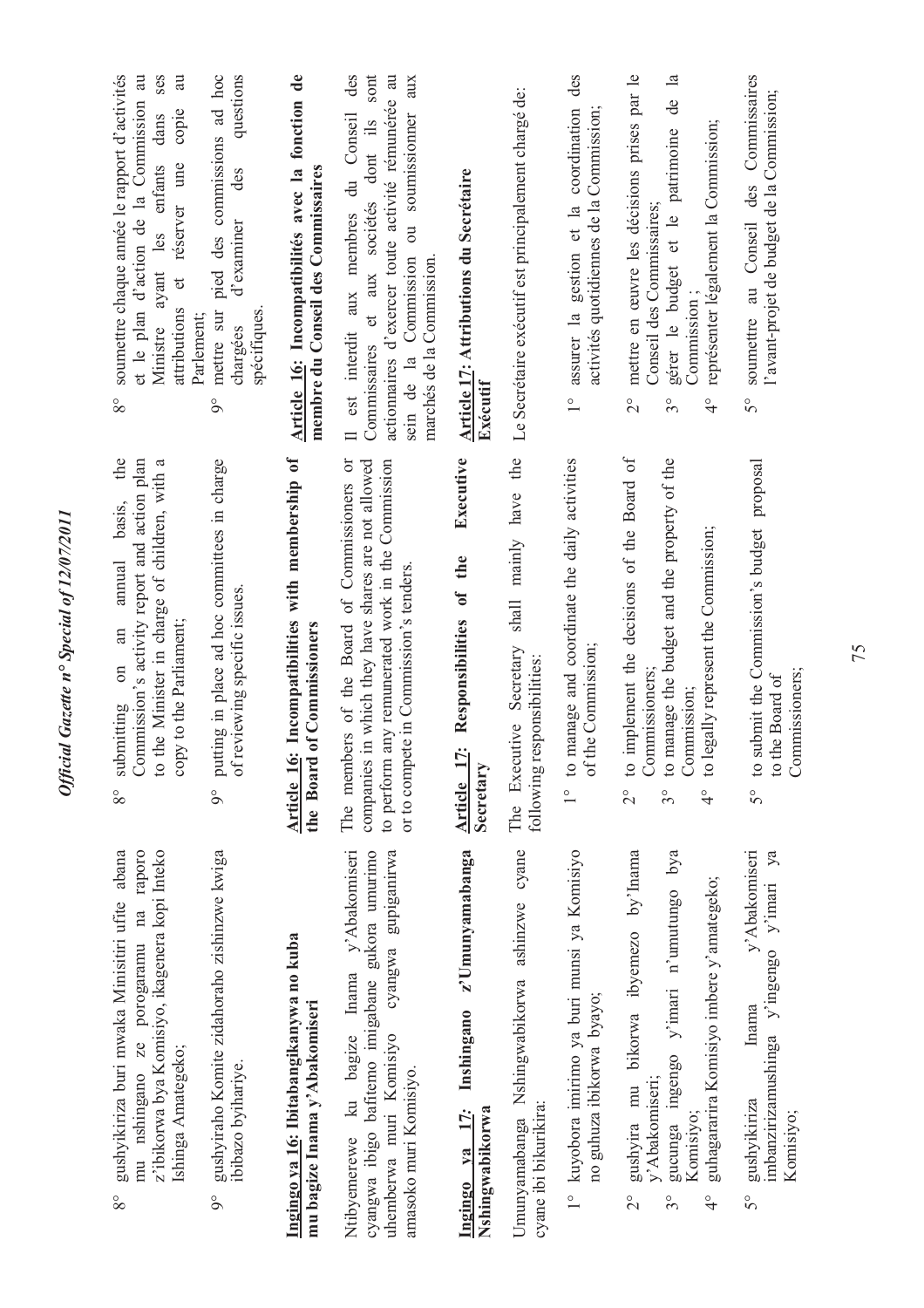| soumettre au Conseil des Commissaires le<br>projet de plan d'action et de plan stratégique<br>de la Commission;<br>$\delta^{\circ}$     | soumettre au Conseil des Commissaires le<br>rapport annuel d'activités et financier de la<br>Commission;<br>$\tilde{7}^{\circ}$                                                                   | relations avec les<br>et internationales<br>ayant la même mission que la Commission;<br>nationales<br>suivi des<br>institutions<br>assurer le<br>$8^{\circ}$ | élaborer le plan de formation du personnel,<br>en faire le suivi et assurer l'évaluation des<br>performances du personnel;<br>$\delta$              | 10° être rapporteur des réunions du Conseil des<br>Commissaires;             | 11° exécuter toute autre tâche rentrant dans ses<br>attributions, pouvant lui être confiée par le<br>Conseil des Commissaires                                  | de la Commission et son cadre organique<br>Section 2: Fonctionnement des organes                                | $\mathbf{a}$<br>$\frac{e}{\sigma}$<br>organes<br>Commission et son cadre organique<br>Article 18: Fonctionnement des | Le fonctionnement des organes de la Commission et<br>son cadre organique sont déterminés par Arrêté du<br>Premier Ministre.<br>ದ     |
|-----------------------------------------------------------------------------------------------------------------------------------------|---------------------------------------------------------------------------------------------------------------------------------------------------------------------------------------------------|--------------------------------------------------------------------------------------------------------------------------------------------------------------|-----------------------------------------------------------------------------------------------------------------------------------------------------|------------------------------------------------------------------------------|----------------------------------------------------------------------------------------------------------------------------------------------------------------|-----------------------------------------------------------------------------------------------------------------|----------------------------------------------------------------------------------------------------------------------|--------------------------------------------------------------------------------------------------------------------------------------|
| $\delta$ f<br>$6^{\circ}$ to submit the Commission's action plan and<br>Board<br>the<br>proposals to<br>Commissioners<br>strategic plan | to submit to the Board of Commissioners the<br>Commission's annual activity and financial<br>report;<br>$7^{\circ}$                                                                               | with other<br>national and international bodies with similar<br>follow up the relationship<br>mission as the Commission;<br>$\mathbf{c}$<br>$8^{\circ}$      | develop and follow up staff training plan<br>to make staff performance evaluation;<br>and<br>$\circ$<br>$9^\circ$                                   | 10° to serve as rapporteur in the meetings of the<br>Board of Commissioners; | perform any other duty under his/her<br>responsibilities, as may be assigned to him/her<br>the Board of Commissioners.<br>$V_{\mathcal{A}}$<br>$11^{\circ}$ to | organs of the<br>structure<br>: Functioning of the<br>Commission and its organizational<br>Section <sub>2</sub> | the<br>of<br>commission and its organizational structure<br>organs<br>Functioning of the<br>Article 18:              | The functioning of organs of the Commission and its<br>shall be determined by<br>organizational structure<br>Prime Minister's Order. |
| gushyikiriza Inama y'Abakomiseri umushinga<br>bya<br>n'iteganyabikorwa<br>w'igenamigambi<br>Komisiyo;<br>$6^{\circ}$                    | raporo<br>ku mikorere<br>ya<br>$y'$ imari<br>y' Abakomiseri<br>mwaka<br>$y'$ ingengo<br>ya buri<br>Inama<br>n'imikoreshereze<br>gushyikiriza<br>v'ibikorwa<br>Komisiyo;<br>$\overline{7}^{\circ}$ | izindi nzego byo mu gihugu no mu mahanga<br>gukurikirana iby'imikoranire n'ibigo cyangwa<br>bifite inshingano nk'iza Komisiyo;<br>$8^{\circ}$                | gahunda<br>kubakorera<br>gukurikirana<br>$\overline{10}$<br>y'abakozi<br>isuzumamikorere;<br>$\overline{n}$<br>z'amahugurwa<br>gutegura<br>$\delta$ | 10° kuba umwanditsi w'Inama y'Abakomiseri;                                   | Ze<br>11° gukora indi mirimo iri mu nshingano<br>yahabwa n'Inama y'Abakomiseri;                                                                                | Icyiciro cya 2 : Imikorere y'inzego za Komisiyo<br>n'imiterere y'inzego z'imirimo                               | Ingingo ya 18: Imikorere y'inzego za Komisiyo<br>n'imiterere y'inzego z'imirimo                                      | Imikorere y'inzego za Komisiyo n'imiterere y'inzego<br>z'imirimo igenwa n'Iteka rya Minisitiri w'Intebe.                             |

*Official Gazette n° Special of 12/07/2011*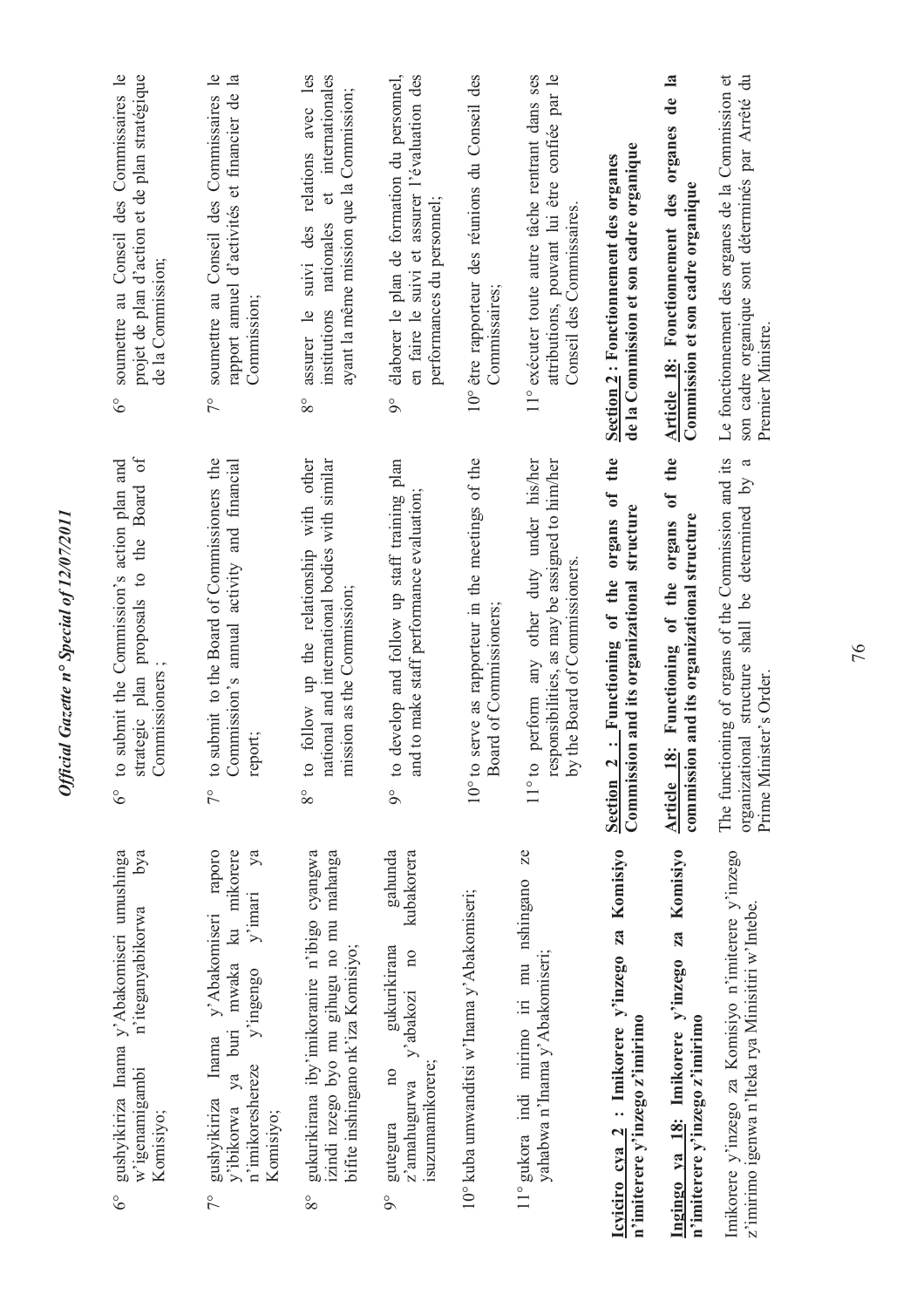| Komisiyo<br>Ingingo ya 19: Sitati igenga abakozi ba<br>n'ibyo bagenerwa                                                                     | Statute governing the personnel of the<br>in and benefits<br>Article 19:<br>Commissio                                                                                     | Article 19 : Statut du personnel de la Commission<br>et appointements                                                                                                                                      |
|---------------------------------------------------------------------------------------------------------------------------------------------|---------------------------------------------------------------------------------------------------------------------------------------------------------------------------|------------------------------------------------------------------------------------------------------------------------------------------------------------------------------------------------------------|
| Abakozi ba Komisiyo bagengwa na sitati rusange igenga<br>abakozi ba Leta n'inzego z'imirimo ya Leta.                                        | The personnel of the Commission is governed by the<br>General statute for Rwanda Public Service.                                                                          | Le personnel de la Commission est régi par le Statut<br>Général de la Fonction Publique Rwandaise.                                                                                                         |
| Ibigenerwa abakozi ba Komisiyo bigenwa hakurikijwe<br>amategeko agenga ibyo abakozi ba Leta bagenerwa.                                      | located to the Commission's staff shall be<br>in accordance with legal provisions<br>governing benefits allocated to public servants.<br>Benefits all<br>determined       | de la<br>appointements<br>aux<br>conformément<br>au personnel<br>régissant les<br>accordés<br>fixés<br>alloués aux agents de l'Etat.<br>légales<br>sont<br>Les appointements<br>Commission<br>dispositions |
| IMIKORANIRE N'IZINDI<br>$\mathbf{N}$ :<br>WA<br>UMUTWE<br>NZEGO                                                                             | CHAPTER IV: RELATIONSHIP WITH OTHER<br><b>INSTITUTIONS</b>                                                                                                                | AVEC<br><b>RELATIONS</b><br>D'AUTRES INSTITUTIONS<br>IV:<br><b>CHAPITRE</b>                                                                                                                                |
| Ingingo ya 20: Imikoranire n'izindi nzego                                                                                                   | Relationship with other institutions<br>Article 20:                                                                                                                       | <b>Article 20: Relations avec d'autres institutions</b>                                                                                                                                                    |
| za Leta n'abandi<br>imbere<br>guteza<br>Komisiyo ikorana n'izindi nzego<br>hagamijwe<br>uburenganzira bw'umwana.<br>bafatanyabikorwa,       | $\delta$<br>The Commission shall collaborate with other public<br>aim<br>the<br>with<br>stakeholders<br>the child's rights<br>and<br>institutions<br>promoting t          | La Commission collabore avec les autres institutions<br>$\mathbf{d}$<br>vue<br>$\epsilon$<br>publiques et d'autres intervenants<br>promouvoir les droits de l'enfant.                                      |
| UMUTWE WA V: UMUTUNGO N'IMARI                                                                                                               | <b>CHAPTER V: PROPERTY AND FINANCE</b>                                                                                                                                    | CHAPITRE V : PATRIMOINE ET FINANCES                                                                                                                                                                        |
| Ingingo ya 21: Umutungo n'aho ukomoka                                                                                                       | Property and its sources<br>Article 21:                                                                                                                                   | Article 21: Patrimoine et ses sources                                                                                                                                                                      |
| Umutungo wa Komisiyo ugizwe n'ibintu byimukanwa<br>n'ibitimukanwa.                                                                          | $\sigma$ f<br>The property of the Commission is comprised<br>movables and immovables.                                                                                     | Le patrimoine de la Commission comprend les biens<br>meubles et immeubles.                                                                                                                                 |
| Ukomoka kuri ibi bikurikira:                                                                                                                | It shall come from the following sources:                                                                                                                                 | Il provient des sources suivantes                                                                                                                                                                          |
| 1° ingengo y'imari igenerwa na Leta;                                                                                                        | 1° the national budget allocations;                                                                                                                                       | 1° les dotations budgétaires de l'Etat;                                                                                                                                                                    |
| iz'abaterankunga<br>Leta,<br>n'iz'abafatanyabikorwa;<br>$\mathbb Z$<br>inkunga<br>$\frac{1}{2}$                                             | subsidies from Government, donors and partners;<br>$\overline{c}$                                                                                                         | les subventions de l'Etat, des bailleurs de<br>$\frac{1}{2}$                                                                                                                                               |
| ibindi bituruka ku mirimo ikora.<br>inyungu ku mutungo wayo;<br>impano n'indagano;<br>$3^{\circ}$<br>$\frac{1}{4}$<br>$\mathcal{S}^{\circ}$ | Any other income from the services offered by the<br>proceeds from its property;<br>donations and bequests;<br>Commission.<br>$3^{\circ}$<br>$\frac{1}{4}$<br>$5^{\circ}$ | tout autre revenu des services prestés par la<br>le produit de son patrimoine;<br>fonds et des partenaires;<br>les dons et legs;<br>Commission.<br>$\frac{1}{4}$<br>$3^{\circ}$<br>$\mathcal{S}^{\circ}$   |

Official Gazette nº Special of 12/07/2011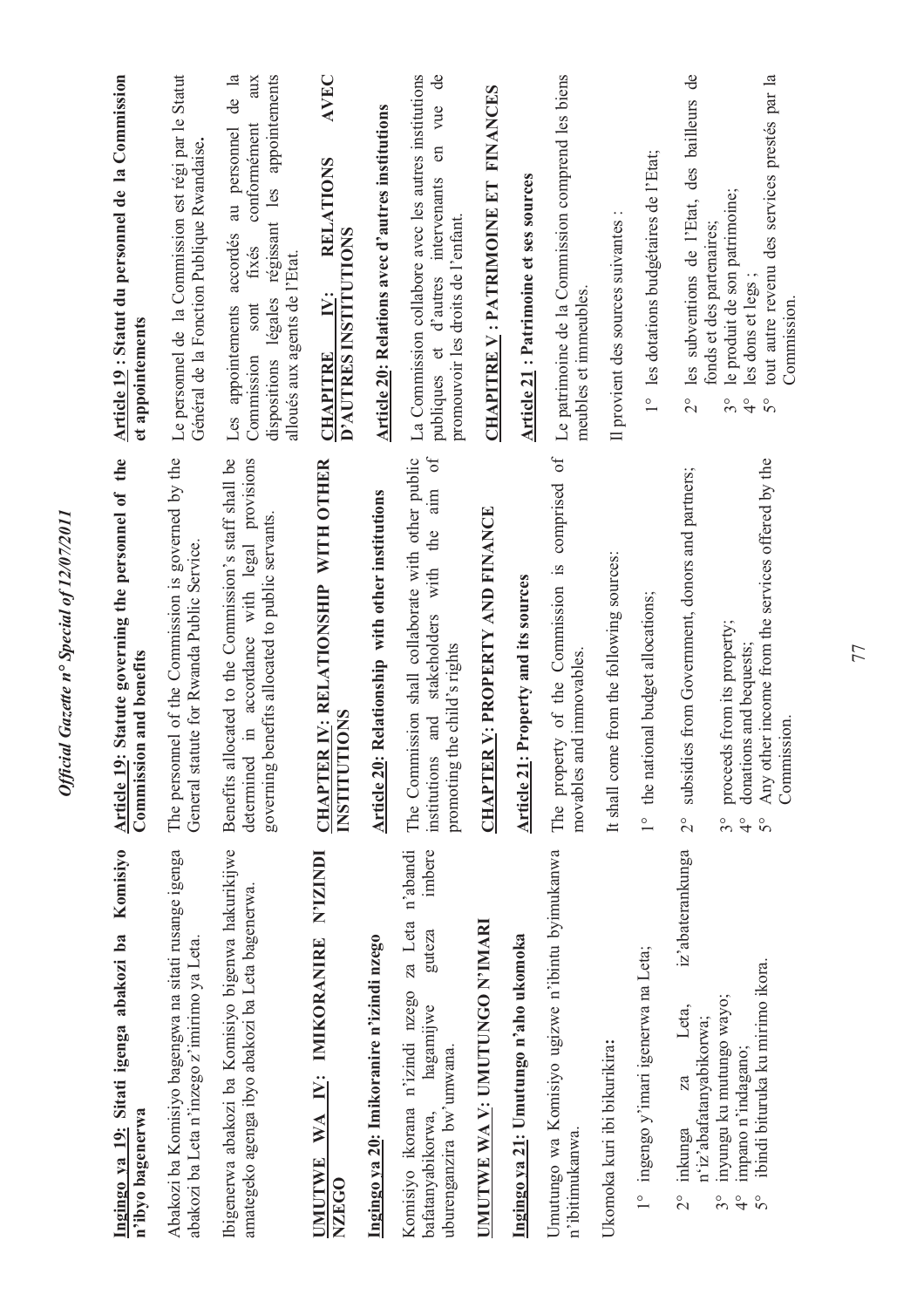| Ingingo ya 22: Iyemeza n'imicungire by'ingengo<br>y'imari ya Komisiyo                                                               | the<br>management of<br>Approval and<br>budget of the Commission<br>Article 22:                                                        | Article 22: Adoption et gestion du budget de la<br>Commission                                                                                      |
|-------------------------------------------------------------------------------------------------------------------------------------|----------------------------------------------------------------------------------------------------------------------------------------|----------------------------------------------------------------------------------------------------------------------------------------------------|
| kandi<br>yemezwa<br>igacungwa hakurikijwe amategeko abigenga.<br>ya Komisiyo<br>Ingengo y'imari                                     | The budget of the Commission is approved and<br>managed in accordance with relevant legal provisions.                                  | est adopté et géré<br>conformément aux dispositions légales en la matière.<br>Le budget de la Commission                                           |
| Ingingo ya 23: Imikoreshereze, imicungire<br>n'igenzura by'umutungo                                                                 | Article 23: Use, management and audit<br>of the property                                                                               | Article 23: Utilisation, gestion et audit<br>du patrimoine                                                                                         |
| Umutungo wa Komisiyo ukoreshwa gusa mu kuzuza<br>inshingano zayo.                                                                   | The Commission's property shall only be used for<br>its mission.<br>achieving                                                          | utilisé<br>est<br>uniquement pour la réalisation de sa mission<br>de la Commission<br>Le patrimoine                                                |
| n'imigenzurire<br>wa Komisiyo bikorwa hakurikijwe<br>imikoreshereze<br>amategeko abigenga.<br>by'umutungo<br>Imicungire,            | The management, use and audit of the Commission's<br>in accordance with<br>shall be conducted<br>relevant legal provisions<br>property | La gestion, l'utilisation et l'audit du patrimoine de la<br>aux<br>conformément<br>dispositions légales en la matière<br>Commission sont effectués |
| munsi<br>buha<br>ry'imikoreshereze y'umutungo wa Komisiyo<br>Ubugenzuzi bushinzwe igenzura rya buri<br>raporo Inama y' Abakomiseri. | The internal audit department of the Commission shall<br>submit the report to the Board of Commissioners.                              | Le service d'audit interne de la Commission soumet<br>son rapport au Conseil des Commissaires                                                      |
| UMUTWE WA VI: INGINGO ZISOZA                                                                                                        | <b>CHAPTER VI: FINAL PROVISIONS</b>                                                                                                    | <b>CHAPITRE VI: DISPOSITIONS FINALES</b>                                                                                                           |
| Ingingo ya 24: Itegurwa, isuzumwa n'itorwa<br>ry'iri tegeko                                                                         | $\sigma$<br>Article 24:Drafting, consideration and adoption<br>this Law                                                                | Article 24: Initiation, examen et adoption de la<br>présente loi                                                                                   |
| Iri tegeko ryateguwe, risuzumwa kandi ritorwa mu<br>rurimi rw'Ikinyarwanda                                                          | drafted, considered and adopted in<br>was<br>Kinyarwanda<br>This Law                                                                   | La présente loi a été initiée, examinée et adoptée en<br>Kinyarwanda                                                                               |
| Ingingo ya 25: Ivanwaho ry'ingingo z'amategeko<br>zinyuranyije n'iri tegeko                                                         | <b>Article 25: Repealing provision</b>                                                                                                 | <b>Article 25: Disposition abrogatoire</b>                                                                                                         |
| iri kandi<br>abanziriza<br>zinyuranyije na ryo zivanyweho.<br>zose z'amategeko<br>Ingingo                                           | All previous legal provisions inconsistent with this<br>law are hereby repealed                                                        | Toutes les dispositions légales antérieures contraires<br>à la présente loi sont abrogées                                                          |
| Ingingo ya 26: Igihe iri tegeko ritangira gukurikizwa                                                                               | Article 26: Commencement                                                                                                               | Article 26 : Entrée en vigueur                                                                                                                     |
| Iri tegeko ritangira gukurikizwa umunsi ritangarijweho<br>mu Igazeti ya Leta ya Repubulika y'u Rwanda.                              | publication in the Official Gazette of the Republic of<br>shall come into force on the date of its<br>This Law                         | La présente loi entre en vigueur le jour de sa<br>publication au Journal Officiel de la République du                                              |